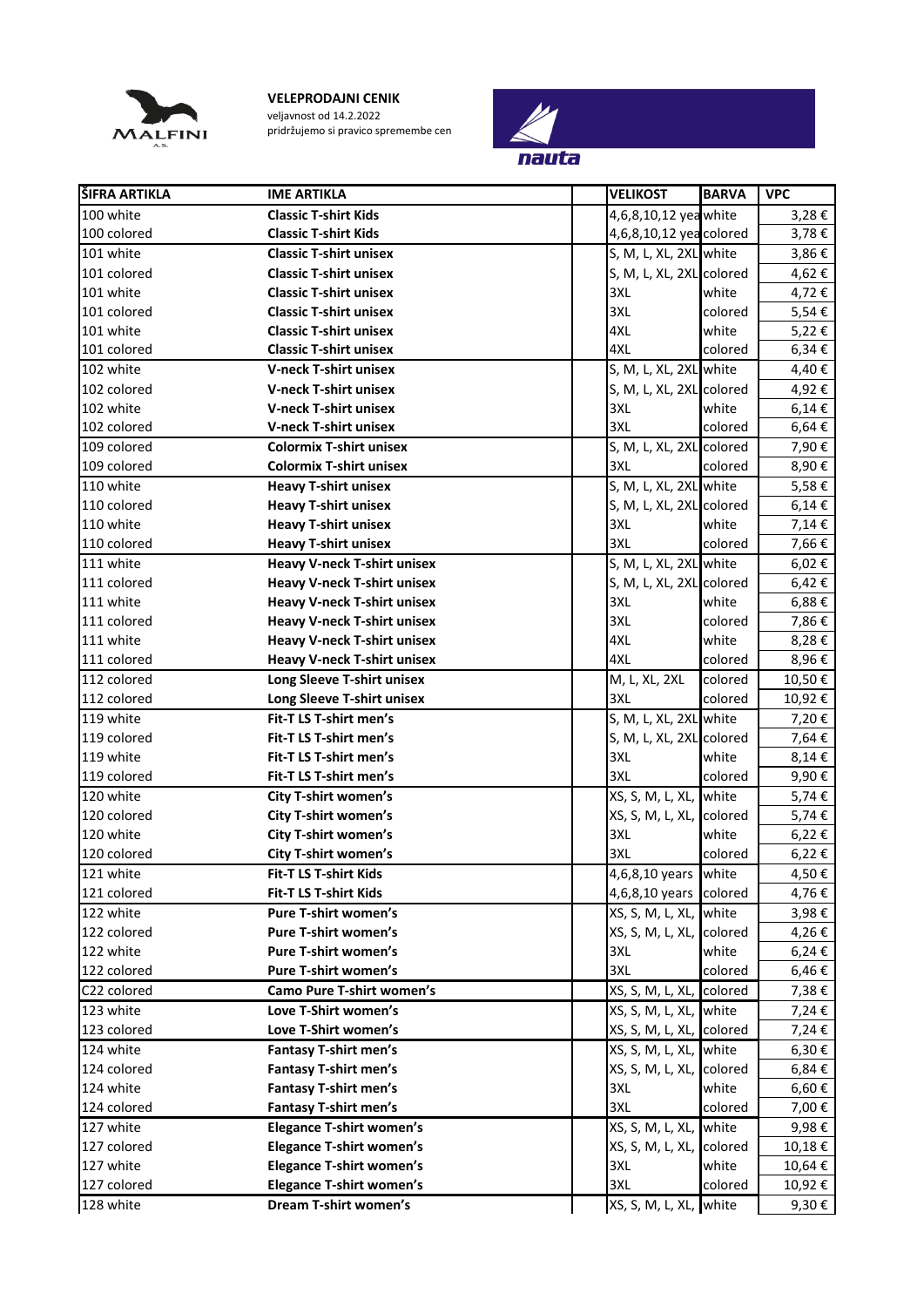| 128 colored | Dream T-shirt women's                | XS, S, M, L, XL, colored  |         | 9,70€      |
|-------------|--------------------------------------|---------------------------|---------|------------|
| 128 white   | <b>Dream T-shirt women's</b>         | 3XL                       | white   | 10,28€     |
| 128 colored | Dream T-shirt women's                | 3XL                       | colored | 10,70€     |
| 129 white   | <b>Basic T-shirt men's</b>           | XS, S, M, L, XL, white    |         | 4,24 €     |
| 129 colored | <b>Basic T-shirt men's</b>           | XS, S, M, L, XL, colored  |         | 4,78€      |
| 129 white   | <b>Basic T-shirt men's</b>           | 3XL                       | white   | 5,50€      |
| 129 colored | <b>Basic T-shirt men's</b>           | 3XL                       | colored | 6,12€      |
| 129 white   | <b>Basic T-shirt men's</b>           | 4XL                       | white   | 6,60€      |
| 129 colored | <b>Basic T-shirt men's</b>           | 4XL                       | colored | 7,32€      |
| 129 white   | <b>Basic T-shirt men's</b>           | 5XL                       | white   | 7,66€      |
| 129 colored | <b>Basic T-shirt men's</b>           | 5XL                       | colored | 8,42€      |
| F29 white   | <b>Basic Free T-shirt men's</b>      | S, M, L, XL, 2XL white    |         | 4,48€      |
| F29 colored | <b>Basic Free T-shirt men's</b>      | S, M, L, XL, 2XL colored  |         | 5,02€      |
| F29 white   | <b>Basic Free T-shirt men's</b>      | 3XL                       | white   | 5,70€      |
| F29 colored | <b>Basic Free T-shirt men's</b>      | 3XL                       | colored | 6,34€      |
| 130 white   | <b>Street LS T-shirt men's</b>       | M, L, XL, 2XL             | white   | 8,70€      |
| 130 colored | <b>Street LS T-shirt men's</b>       | M, L, XL, 2XL             | colored | 9,16€      |
| 131 white   | <b>Infinity T-shirt unisex</b>       | S, M, L, XL, 2XL white    |         | 6,50€      |
| 131 colored | <b>Infinity T-shirt unisex</b>       | S, M, L, XL, 2XL colored  |         | 7,56€      |
| 131 white   | <b>Infinity T-shirt unisex</b>       | 3XL                       | white   | 7,86€      |
| 131 colored | <b>Infinity T-shirt unisex</b>       | 3XL                       | colored | 8,34€      |
| 132 white   | <b>Classic New T-shirt men's</b>     | S, M, L, XL, 2XL white    |         | 3,36€      |
| 132 colored | <b>Classic New T-shirt men's</b>     | S, M, L, XL, 2XL colored  |         | 3,94€      |
| 132 white   | <b>Classic New T-shirt men's</b>     | 3XL                       | white   | 4,38€      |
| 132 colored | <b>Classic New T-shirt men's</b>     | 3XL                       | colored | 4,82€      |
| 133 white   | <b>Classic New T-shirt women's</b>   | XS, S, M, L, XL, white    |         | 3,92€      |
| 133 colored | <b>Classic New T-shirt women's</b>   | XS, S, M, L, XL, colored  |         | 4,60€      |
| 134 white   | <b>Basic T-shirt women's</b>         | XS, S, M, L, XL, white    |         | 4,24€      |
| 134 colored | <b>Basic T-shirt women's</b>         | XS, S, M, L, XL, colored  |         | 4,78€      |
|             |                                      |                           |         |            |
|             |                                      |                           |         |            |
| 134 white   | <b>Basic T-shirt women's</b>         | 3XL                       | white   | 5,50€      |
| 134 colored | <b>Basic T-shirt women's</b>         | 3XL                       | colored | $6,12 \in$ |
| F34 white   | <b>Basic Free T-shirt women's</b>    | XS, S, M, L, XL, Iwhite   |         | 4,48€      |
| F34 colored | <b>Basic Free T-shirt women's</b>    | XS, S, M, L, XL, colored  |         | 5,02€      |
| 135 white   | <b>Classic New T-shirt Kids</b>      | 4,6,8,10,12 yea white     |         | 2,88€      |
| 135 colored | <b>Classic New T-shirt Kids</b>      | 4,6,8,10,12 yea colored   |         | 3,28€      |
| 136 white   | <b>Triumph Top women's</b>           | XS, S, M, L, XL, white    |         | 6,42€      |
| 136 colored | Triumph Top women's                  | XS, S, M, L, XL, colored  |         | 6,88€      |
| C36 colored | Camo Triumph Top women's             | XS, S, M, L, XL, colored  |         | 8,88€      |
| 137 white   | <b>Heavy New T-shirt unisex</b>      | XS, S, M, L, XL, white    |         | 5,64 €     |
| 137 colored | <b>Heavy New T-shirt unisex</b>      | XS, S, M, L, XL, colored  |         | 6,50€      |
| 137 white   | <b>Heavy New T-shirt unisex</b>      | 3XL                       | white   | 7,56€      |
| 137 colored | <b>Heavy New T-shirt unisex</b>      | 3XL                       | colored | 8,04€      |
| 137 white   | <b>Heavy New T-shirt unisex</b>      | 4XL                       | white   | 8,92€      |
| 137 colored | <b>Heavy New T-shirt unisex</b>      | 4XL                       | colored | 10,24€     |
| 137 white   | <b>Heavy New T-shirt unisex</b>      | 5XL                       | white   | 9,78€      |
| 137 colored | <b>Heavy New T-shirt unisex</b>      | 5XL                       | colored | 11,26€     |
| F37 white   | <b>Heavy New Free T-shirt unisex</b> | XS, S, M, L, XL, white    |         | 6,04€      |
| F37 colored | <b>Heavy New Free T-shirt unisex</b> | XS, S, M, L, XL, colored  |         | 6,96€      |
| F37 white   | <b>Heavy New Free T-shirt unisex</b> | 3XL                       | white   | 8,02€      |
| F37 colored | <b>Heavy New Free T-shirt unisex</b> | 3XL                       | colored | 8,50€      |
| 138 white   | <b>Basic T-shirt Kids</b>            | 4,6,8,10,12 yea white     |         | 3,24€      |
| 138 colored | <b>Basic T-shirt Kids</b>            | 4,6,8,10,12 yea colored   |         | 3,70€      |
| F38 white   | <b>Basic Free T-shirt Kids</b>       | 4, 6, 8, 10, 12 y white   |         | 3,56€      |
| F38 colored | <b>Basic Free T-shirt Kids</b>       | 4, 6, 8, 10, 12 y colored |         | 4,04€      |
| 139 white   | Slim T-shirt women's                 | XS, S, M, L, XL, white    |         | 9,92€      |
| 139 colored | Slim T-shirt women's                 | XS, S, M, L, XL, colored  |         | 10,18€     |
| 139 white   | Slim T-shirt women's                 | 3XL<br>3XL                | white   | 10,58€     |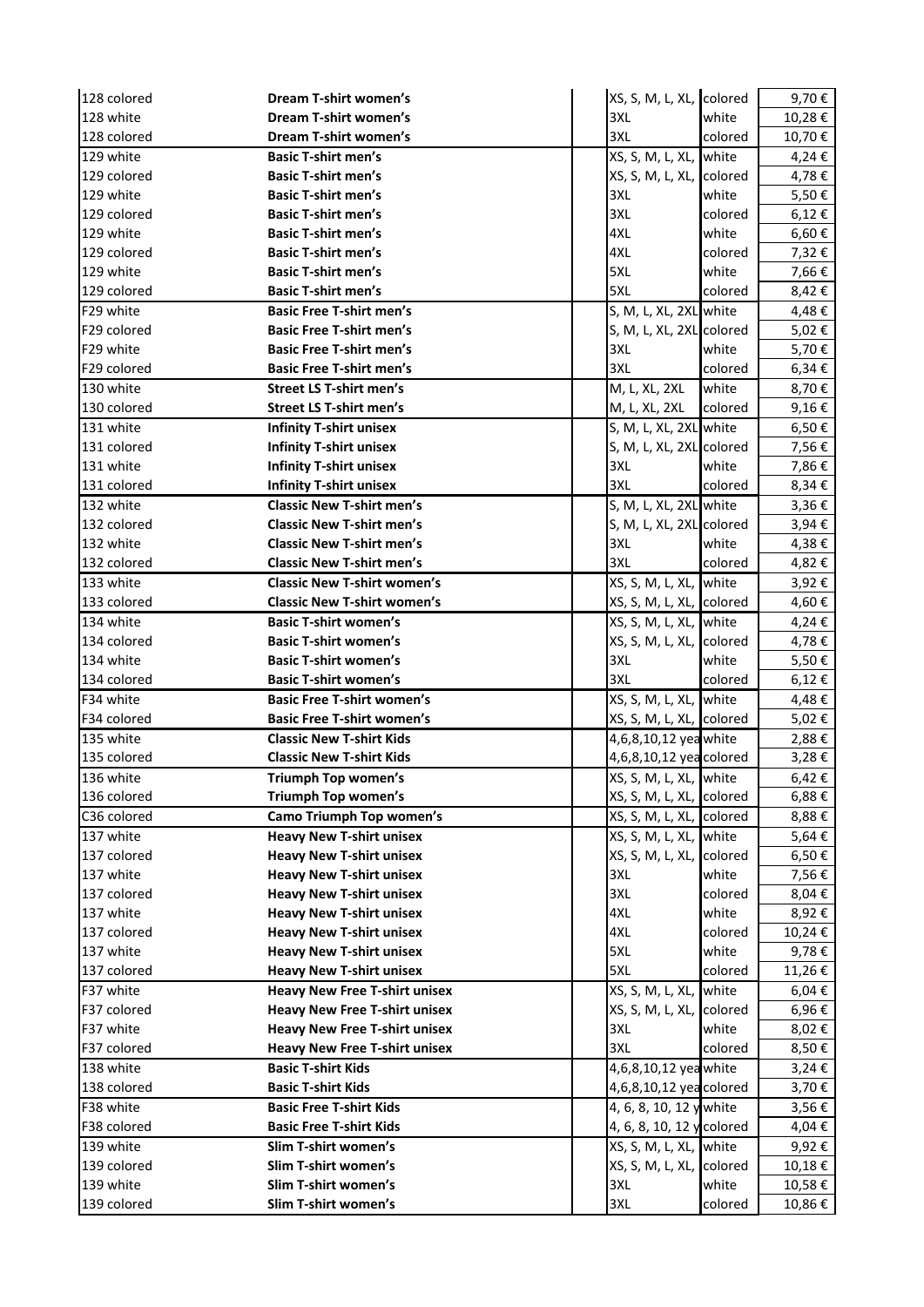| 140 white   | <b>Fantasy T-shirt women's</b>   | XS, S, M, L, XL, white    |         | $6,30 \in$ |
|-------------|----------------------------------|---------------------------|---------|------------|
| 140 colored | <b>Fantasy T-shirt women's</b>   | XS, S, M, L, XL, Icolored |         | 6,84€      |
| 141 white   | <b>Glance T-shirt women's</b>    | XS, S, M, L, XL, Iwhite   |         | 8,96€      |
| 141 colored | <b>Glance T-shirt women's</b>    | XS, S, M, L, XL, lcolored |         | 9,12€      |
| 142 white   | Core Top men's                   | S, M, L, XL, 2XL white    |         | 5,18€      |
| 142 colored | Core Top men's                   | S, M, L, XL, 2XL colored  |         | 5,40€      |
| 143 white   | Viper T-shirt men's              | S, M, L, XL, 2XL white    |         | 6,30€      |
| 143 colored | Viper T-shirt men's              | S, M, L, XL, 2XL colored  |         | 6,46€      |
| 143 white   | Viper T-shirt men's              | 3XL                       | white   | 6,50€      |
| 143 colored | Viper T-shirt men's              | 3XL                       | colored | 6,90€      |
| F43 white   | Viper Free T-shirt men's         | S, M, L, XL, 2XL white    |         | 6,62€      |
| F43 colored | Viper Free T-shirt men's         | S, M, L, XL, 2XL colored  |         | 6,76€      |
| 144 colored | <b>Camouflage T-shirt unisex</b> | XS, S, M, L, XL, colored  |         | 9,22€      |
| 144 colored | <b>Camouflage T-shirt unisex</b> | 3XL                       | colored | 9,92€      |
| 145 white   | <b>Element T-shirt unisex</b>    | XS, S, M, L, XL, Iwhite   |         | 5,18€      |
| 145 colored | <b>Element T-shirt unisex</b>    | XS, S, M, L, XL, colored  |         | 5,88€      |
| 145 white   | <b>Element T-shirt unisex</b>    | 3XL                       | white   | 6,64€      |
| 145 colored | <b>Element T-shirt unisex</b>    | 3XL                       | colored | 7,24€      |
| 145 white   | <b>Element T-shirt unisex</b>    | 4XL                       | white   | 7,60€      |
| 145 colored | <b>Element T-shirt unisex</b>    | 4XL                       | colored | 8,86€      |
| 146 white   | Slim Fit V-neck T-shirt men's    | S, M, L, XL, 2XL white    |         | $6,30 \in$ |
| 146 colored | Slim Fit V-neck T-shirt men's    | S, M, L, XL, 2XL colored  |         | 6,68€      |
| 146 white   | Slim Fit V-neck T-shirt men's    | 3XL                       | white   | 6,68€      |
| 146 colored | Slim Fit V-neck T-shirt men's    | 3XL                       | colored | 7,08€      |
| 147 white   | <b>Fantasy T-shirt Kids</b>      | 6,8,10, 12 years white    |         | 4,88€      |
| 147 colored | <b>Fantasy T-shirt Kids</b>      | 6,8,10, 12 years colored  |         | 5,32€      |
| 149 colored | <b>Camouflage T-shirt Kids</b>   | 4, 6, 8, 10, 12 y colored |         | 7,68€      |
| 150 white   | <b>Action T-shirt men's</b>      | S, M, L, XL, 2XL white    |         | 11,22€     |
| 150 colored | <b>Action T-shirt men's</b>      | S, M, L, XL, 2XL colored  |         | 11,22€     |
| 152 white   | <b>Action T-shirt women's</b>    | XS, S, M, L, XL, white    |         | 11,22€     |
| 152 colored | <b>Action T-shirt women's</b>    | XS, S, M, L, XL, colored  |         | 11,22€     |
| 153 white   | <b>Exclusive T-shirt men's</b>   | S, M, L, XL, 2XL white    |         | 16,56€     |
| 153 colored | <b>Exclusive T-shirt men's</b>   | S, M, L, XL, 2XL colored  |         | 16,56€     |
| 153 white   | <b>Exclusive T-shirt men's</b>   | 3XL                       | white   | 17,00€     |
| 153 colored | <b>Exclusive T-shirt men's</b>   | 3XL                       | colored | 17,00 €    |
| 154 white   | <b>Exclusive T-shirt women's</b> | XS, S, M, L, XL, white    |         | 16,56€     |
| 154 colored | <b>Exclusive T-shirt women's</b> | XS, S, M, L, XL, colored  |         | 16,56€     |
| 155 white   | <b>Brave T-shirt men's</b>       | S, M, L, XL, 2XL white    |         | 13,76€     |
| 155 colored | <b>Brave T-shirt men's</b>       | S, M, L, XL, 2XL colored  |         | 13,76€     |
| 155 white   | <b>Brave T-shirt men's</b>       | 3XL                       | white   | 14,20€     |
| 155 colored | <b>Brave T-shirt men's</b>       | 3XL                       | colored | 14,20€     |
| 156 white   | <b>Brave T-shirt women's</b>     | XS, S, M, L, XL, white    |         | 13,76€     |
| 156 colored | <b>Brave T-shirt women's</b>     | XS, S, M, L, XL, colored  |         | 13,76€     |
| 157 colored | <b>Merino Rise T-shirt men's</b> | S, M, L, XL, 2XL colored  |         | 48,80€     |
| 157 colored | Merino Rise T-shirt men's        | 3XL                       | colored | 50,88€     |
| 158 colored | Merino Rise T-shirt women's      | XS, S, M, L, XL, colored  |         | 48,80€     |
| 161 white   | Viper T-shirt women's            | XS, S, M, L, XL, white    |         | $6,30 \in$ |
| 161 colored | Viper T-shirt women's            | XS, S, M, L, XL, colored  |         | 6,46€      |
| F61 white   | Viper Free T-shirt women's       | XS, S, M, L, XL, white    |         | 6,62€      |
| F61 colored | Viper Free T-shirt women's       | XS, S, M, L, XL, colored  |         | 6,76€      |
| 162 white   | Fit V-neck T-shirt women's       | XS, S, M, L, XL, white    |         | 6,52€      |
| 162 colored | Fit V-neck T-shirt women's       | XS, S, M, L, XL, colored  |         | 6,76€      |
| 163 white   | <b>Fusion T-shirt men's</b>      | S, M, L, XL, 2XL white    |         | 6,36€      |
| 163 colored | <b>Fusion T-shirt men's</b>      | S, M, L, XL, 2XL colored  |         | 6,62€      |
| 163 white   | <b>Fusion T-shirt men's</b>      | 3XL                       | white   | 6,72€      |
| 163 colored | <b>Fusion T-shirt men's</b>      | 3XL                       | colored | 7,24 €     |
| 164 white   | <b>Fusion T-shirt women's</b>    | XS, S, M, L, XL, white    |         | 6,36€      |
| 164 colored | <b>Fusion T-shirt women's</b>    | XS, S, M, L, XL, Icolored |         | 6,62€      |
|             |                                  |                           |         |            |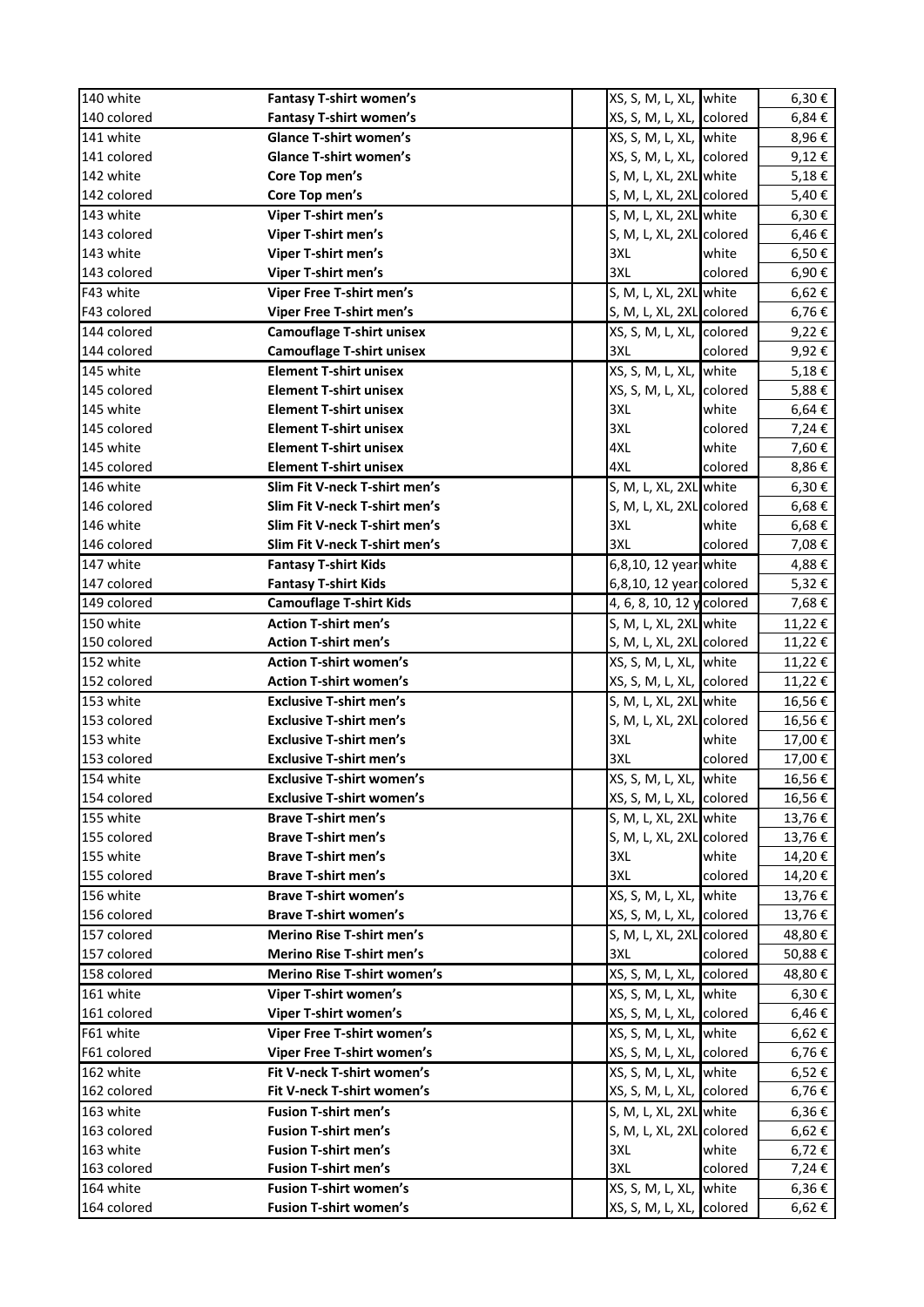| 166 colored              | <b>Camouflage LS T-shirt unisex</b> | XS, S, M, L, XL, colored  |         | 11,46€           |
|--------------------------|-------------------------------------|---------------------------|---------|------------------|
| 166 colored              | <b>Camouflage LS T-shirt unisex</b> | 3XL                       | colored | 12,48€           |
| 167 white                | Racer Top women's                   | XS, S, M, L, XL, Iwhite   |         | 5,24€            |
| 167 colored              | Racer Top women's                   | XS, S, M, L, XL, Icolored |         | 5,76€            |
| 168 white                | <b>Pride T-shirt unisex</b>         | XS, S, M, L, XL, Iwhite   |         | 6,76€            |
| 168 colored              | <b>Pride T-shirt unisex</b>         | XS, S, M, L, XL, Icolored |         | 7,08€            |
| 168 white                | <b>Pride T-shirt unisex</b>         | 3XL                       | white   | 7,30€            |
| 168 colored              | <b>Pride T-shirt unisex</b>         | 3XL                       | colored | 7,56€            |
| 168 white                | <b>Pride T-shirt unisex</b>         | 4XL                       | white   | 7,56€            |
| 169 white                | Fit-T LS T-shirt women's            | XS, S, M, L, XL, white    |         | 7,20€            |
| 169 colored              | Fit-T LS T-shirt women's            | XS, S, M, L, XL, colored  |         | 7,64€            |
| 169 white                | Fit-T LS T-shirt women's            | 3XL                       | white   | 8,14€            |
| 169 colored              | Fit-T LS T-shirt women's            | 3XL                       | colored | 8,80€            |
| 171 white                | Origin T-shirt men's                | S, M, L, XL, 2XL white    |         | 12,46€           |
| 171 colored              | Origin T-shirt men's                | S, M, L, XL, 2XL colored  |         | 13,06€           |
| 171 white                | Origin T-shirt men's                | 3XL                       | white   | 13,70€           |
| 171 colored              | Origin T-shirt men's                | 3XL                       | colored | 14,28€           |
| 172 white                | <b>Origin T-shirt women's</b>       | XS, S, M, L, XL, Iwhite   |         | 12,46€           |
| 172 colored              | <b>Origin T-shirt women's</b>       | XS, S, M, L, XL, colored  |         | 13,06€           |
| 173 white                | <b>Native T-shirt men's</b>         | S, M, L, XL, 2XL white    |         | 12,70€           |
| 173 colored              | Native T-shirt men's                | S, M, L, XL, 2XL colored  |         |                  |
| 173 white                | Native T-shirt men's                | 3XL                       | white   | 13,26€<br>13,94€ |
|                          | <b>Native T-shirt men's</b>         | 3XL                       |         |                  |
| 173 colored<br>174 white | <b>Native T-shirt women's</b>       |                           | colored | 14,52€           |
|                          |                                     | XS, S, M, L, XL, white    |         | 12,70€           |
| 174 colored              | <b>Native T-shirt women's</b>       | XS, S, M, L, XL, colored  |         | 13,26€           |
| 175 white                | <b>Destiny T-shirt men's</b>        | S, M, L, XL, 2XL white    |         | 11,08€           |
| 175 colored              | <b>Destiny T-shirt men's</b>        | S, M, L, XL, 2XL colored  |         | 11,40€           |
| 175 white                | <b>Destiny T-shirt men's</b>        | 3XL                       | white   | 11,94€           |
| 175 colored              | <b>Destiny T-shirt men's</b>        | 3XL                       | colored | 12,26€           |
| 176 white                | <b>Destiny T-shirt women's</b>      | XS, S, M, L, XL, Iwhite   |         | 11,08€           |
| 176 colored              | <b>Destiny T-shirt women's</b>      | XS, S, M, L, XL, Icolored |         | 11,40€           |
| 1V8 colored              | <b>HV Dry T-shirt unisex</b>        | S, M, L, XL, 2XL colored  |         | 20,12€           |
| 1V8 colored              | HV Dry T-shirt unisex               | 3XL                       | colored | 20,52€           |
| 1V9 colored              | <b>HV Protect T-shirt unisex</b>    | S, M, L, XL, 2XL colored  |         | 15,42€           |
| 1V9 colored              | <b>HV Protect T-shirt unisex</b>    | 3XL                       | colored | 18,62€           |
| 202 white                | Single J. Polo Shirt men's          | S, M, L, XL, 2XL white    |         | 8,00€            |
| 202 colored              | Single J. Polo Shirt men's          | S, M, L, XL, 2XL colored  |         | 8,30€            |
| 202 white                | Single J. Polo Shirt men's          | 3XL                       | white   | 8,84€            |
| 202 colored              | Single J. Polo Shirt men's          | 3XL                       | colored | 9,50€            |
| 203 white                | Pique Polo Polo Shirt men's         | S, M, L, XL, 2XL white    |         | 8,86€            |
| 203 colored              | Pique Polo Polo Shirt men's         | S, M, L, XL, 2XL colored  |         | 9,58€            |
| 203 white                | Pique Polo Polo Shirt men's         | 3XL                       | white   | 10,66€           |
| 203 colored              | Pique Polo Polo Shirt men's         | 3XL                       | colored | 11,04€           |
| 203 white                | Pique Polo Polo Shirt men's         | 4XL                       | white   | 11,26€           |
| 203 colored              | Pique Polo Polo Shirt men's         | 4XL                       | colored | 12,24€           |
| 203 white                | Pique Polo Polo Shirt men's         | 5XL                       | white   | 11,58€           |
| 203 colored              | Pique Polo Polo Shirt men's         | 5XL                       | colored | 12,60 €          |
| 207 white                | Chic Shirt men's                    | S, M, L, XL, 2XL white    |         | 17,22€           |
| 207 colored              | Chic Shirt men's                    | S, M, L, XL, 2XL colored  |         | 17,70€           |
| 207 white                | Chic Shirt men's                    | 3XL                       | white   | 17,72€           |
| 207 colored              | Chic Shirt men's                    | 3XL                       | colored | 18,06€           |
| 209 white                | Style LS Shirt men's                | S, M, L, XL, 2XL white    |         | 17,44€           |
| 209 colored              | Style LS Shirt men's                | S, M, L, XL, 2XL colored  |         | 17,66€           |
| 209 white                | Style LS Shirt men's                | 3XL                       | white   | 18,20€           |
| 209 colored              | Style LS Shirt men's                | 3XL                       | colored | 18,66€           |
| 210 white                | Pique Polo Polo Shirt women's       | XS, S, M, L, XL, white    |         | 8,86€            |
| 210 colored              | Pique Polo Polo Shirt women's       | XS, S, M, L, XL, colored  |         | 9,58€            |
| 210 white                | Pique Polo Polo Shirt women's       | 3XL                       | white   | 10,66 €          |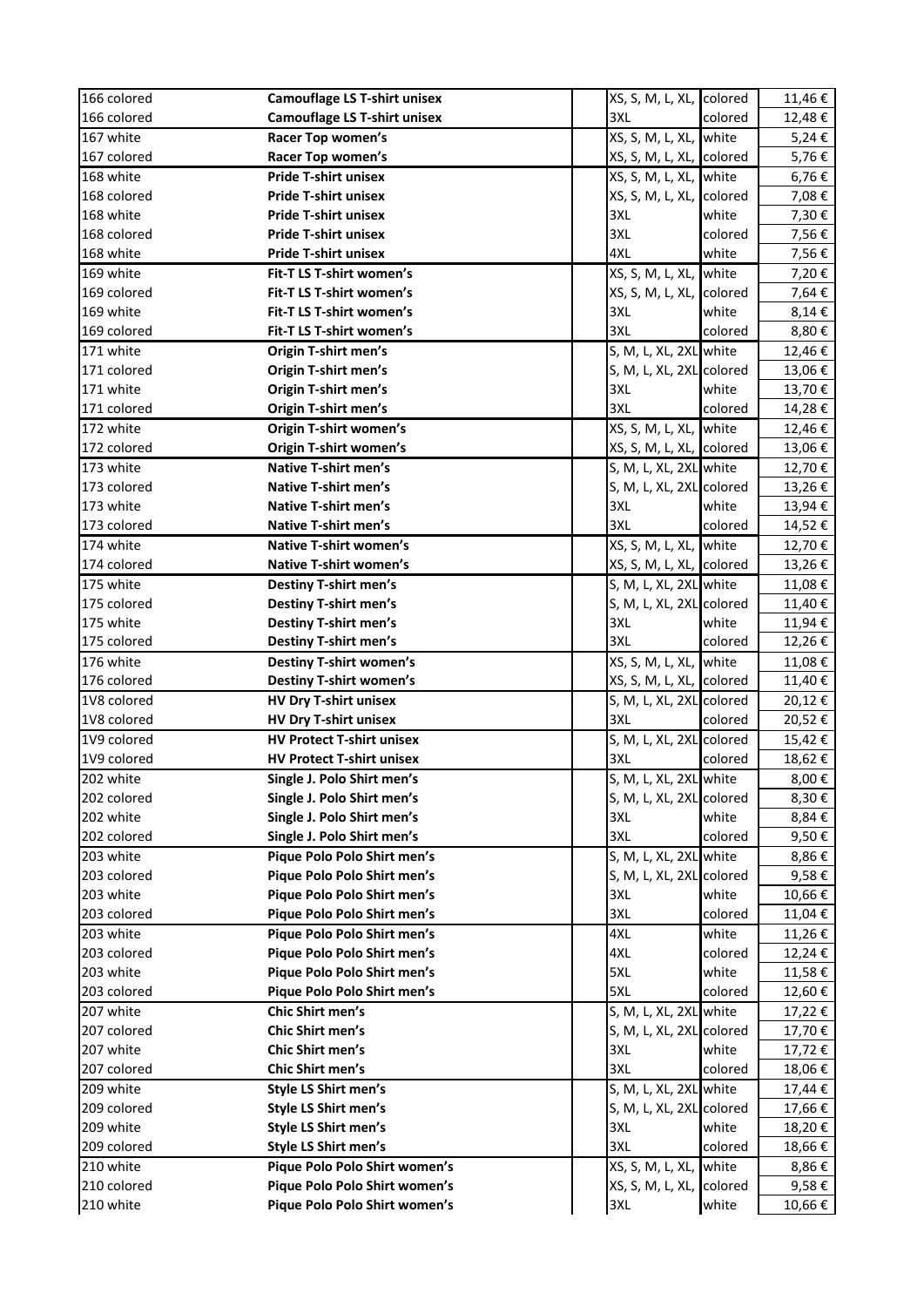| 210 colored | Pique Polo Polo Shirt women's          | 3XL                       | colored | 11,14€          |
|-------------|----------------------------------------|---------------------------|---------|-----------------|
| 211 white   | Single J. LS Polo Shirt men's          | S, M, L, XL, 2XL white    |         | 11,54 €         |
| 211 colored | Single J. LS Polo Shirt men's          | S, M, L, XL, 2XL colored  |         | 12,04 €         |
| 212 white   | <b>Cotton Polo Shirt men's</b>         | S, M, L, XL, 2XL white    |         | $9,36 \in$      |
| 212 colored | <b>Cotton Polo Shirt men's</b>         | S, M, L, XL, 2XL colored  |         | 10,36€          |
| 212 white   | <b>Cotton Polo Shirt men's</b>         | 3XL                       | white   | 10,72€          |
| 212 colored | <b>Cotton Polo Shirt men's</b>         | 3XL                       | colored | 11,12€          |
| 213 white   | <b>Cotton Polo Shirt women's</b>       | XS, S, M, L, XL, white    |         | 9,36€           |
| 213 colored | <b>Cotton Polo Shirt women's</b>       | XS, S, M, L, XL, Icolored |         | 10,36€          |
| 214 white   | <b>Chic Shirt women's</b>              | XS, S, M, L, XL, Iwhite   |         | 13,94€          |
| 214 colored | <b>Chic Shirt women's</b>              | XS, S, M, L, XL, colored  |         | 14,64€          |
| 215 white   | <b>Cotton Heavy Polo Shirt men's</b>   | S, M, L, XL, 2XL white    |         | 9,60€           |
| 215 colored | <b>Cotton Heavy Polo Shirt men's</b>   | S, M, L, XL, 2XL colored  |         | 10,58€          |
| 215 white   | <b>Cotton Heavy Polo Shirt men's</b>   | 3XL                       | white   | 10,76€          |
| 215 colored | <b>Cotton Heavy Polo Shirt men's</b>   | 3XL                       | colored | 11,56 €         |
| 216 white   | <b>Cotton Heavy Polo Shirt women's</b> | XS, S, M, L, XL, Iwhite   |         | 9,60 $\epsilon$ |
| 216 colored | <b>Cotton Heavy Polo Shirt women's</b> | XS, S, M, L, XL, Icolored |         | 10,58€          |
| 217 white   | <b>Victory Polo Shirt unisex</b>       | S, M, L, XL, 2XL white    |         | 8,88€           |
| 217 colored | <b>Victory Polo Shirt unisex</b>       | S, M, L, XL, 2XL colored  |         | 9,34€           |
| 217 white   | <b>Victory Polo Shirt unisex</b>       | 3XL                       | white   | 10,04€          |
| 217 colored | <b>Victory Polo Shirt unisex</b>       | 3XL                       | colored | 10,56€          |
| 218 white   | <b>Style Shirt women's</b>             | XS, S, M, L, XL, white    |         | 19,44€          |
| 218 colored | <b>Style Shirt women's</b>             | XS, S, M, L, XL, colored  |         | 20,18€          |
| 219 white   | <b>Urban Polo Shirt men's</b>          | S, M, L, XL, 2XL white    |         | 9,96€           |
| 219 colored | Urban Polo Shirt men's                 | S, M, L, XL, 2XL colored  |         | 10,72€          |
| 219 white   | <b>Urban Polo Shirt men's</b>          | 3XL                       | white   | 11,08 €         |
| 219 colored | <b>Urban Polo Shirt men's</b>          | 3XL                       | colored | 11,32 €         |
| 220 white   | Urban Polo Shirt women's               | XS, S, M, L, XL, white    |         | 9,96€           |
| 220 colored | Urban Polo Shirt women's               | XS, S, M, L, XL, colored  |         | 10,72€          |
| 221 white   | Pique Polo LS Polo Shirt men's         | S, M, L, XL, 2XL white    |         | 13,94€          |
| 221 colored | Pique Polo LS Polo Shirt men's         | S, M, L, XL, 2XL colored  |         | 14,44€          |
| 221 white   | Pique Polo LS Polo Shirt men's         | 3XL                       | white   | 14,44 €         |
| 221 colored | Pique Polo LS Polo Shirt men's         | 3XL                       | colored | 14,80€          |
| 222 white   | Pique Polo Polo Shirt Kids             | 4,6,8,10,12 yea white     |         | 7,46 €          |
| 222 colored | Pique Polo Polo Shirt Kids             | 4,6,8,10,12 yea colored   |         | 8,38€           |
| 223 white   | Single J. Polo Shirt women's           | XS, S, M, L, XL, white    |         | 8,00€           |
| 223 colored | Single J. Polo Shirt women's           | XS, S, M, L, XL, colored  |         | 8,30€           |
| 229 white   | <b>Style LS Shirt women's</b>          | XS, S, M, L, XL, white    |         | 19,44€          |
| 229 colored | <b>Style LS Shirt women's</b>          | XS, S, M, L, XL, Icolored |         | 20,18€          |
| 251 white   | Perfection plain Polo Shirt men's      | S, M, L, XL, 2XL white    |         | 24,16€          |
| 251 colored | Perfection plain Polo Shirt men's      | S, M, L, XL, 2XL colored  |         | 24,16€          |
| 251 white   | Perfection plain Polo Shirt men's      | 3XL                       | white   | 26,74€          |
| 251 colored | Perfection plain Polo Shirt men's      | 3XL                       | colored | 26,74€          |
| 253 white   | Perfection plain Polo Shirt women's    | S, M, L, XL, 2XL white    |         | 24,16€          |
| 253 colored | Perfection plain Polo Shirt women's    | S, M, L, XL, 2XL colored  |         | 24,16€          |
| 256 white   | <b>Collar Up Polo Shirt men's</b>      | S, M, L, XL, 2XL white    |         | 25,34€          |
| 256 colored | <b>Collar Up Polo Shirt men's</b>      | S, M, L, XL, 2XL colored  |         | 25,34€          |
| 256 white   | <b>Collar Up Polo Shirt men's</b>      | 3XL                       | white   | 26,08€          |
| 256 colored | <b>Collar Up Polo Shirt men's</b>      | 3XL                       | colored | 26,08€          |
| 257 white   | <b>Collar Up Polo Shirt women's</b>    | XS, S, M, L, XL, white    |         | 25,34€          |
| 257 colored | <b>Collar Up Polo Shirt women's</b>    | XS, S, M, L, XL, Icolored |         | 25,34€          |
| 259 white   | <b>Grand Polo Shirt men's</b>          | S, M, L, XL, 2XL white    |         | 30,24€          |
| 259 colored | <b>Grand Polo Shirt men's</b>          | S, M, L, XL, 2XL colored  |         | 30,24€          |
| 259 white   | <b>Grand Polo Shirt men's</b>          | 3XL                       | white   | 30,96€          |
| 259 colored | <b>Grand Polo Shirt men's</b>          | 3XL                       | colored | 30,96€          |
| 260 white   | Flash Shirt men's                      | S, M, L, XL, 2XL white    |         | 26,04€          |
| 260 colored | Flash Shirt men's                      | S, M, L, XL, 2XL colored  |         | 26,04€          |
| 261 white   | Flash Shirt women's                    | S, M, L, XL, 2XL white    |         | 26,04€          |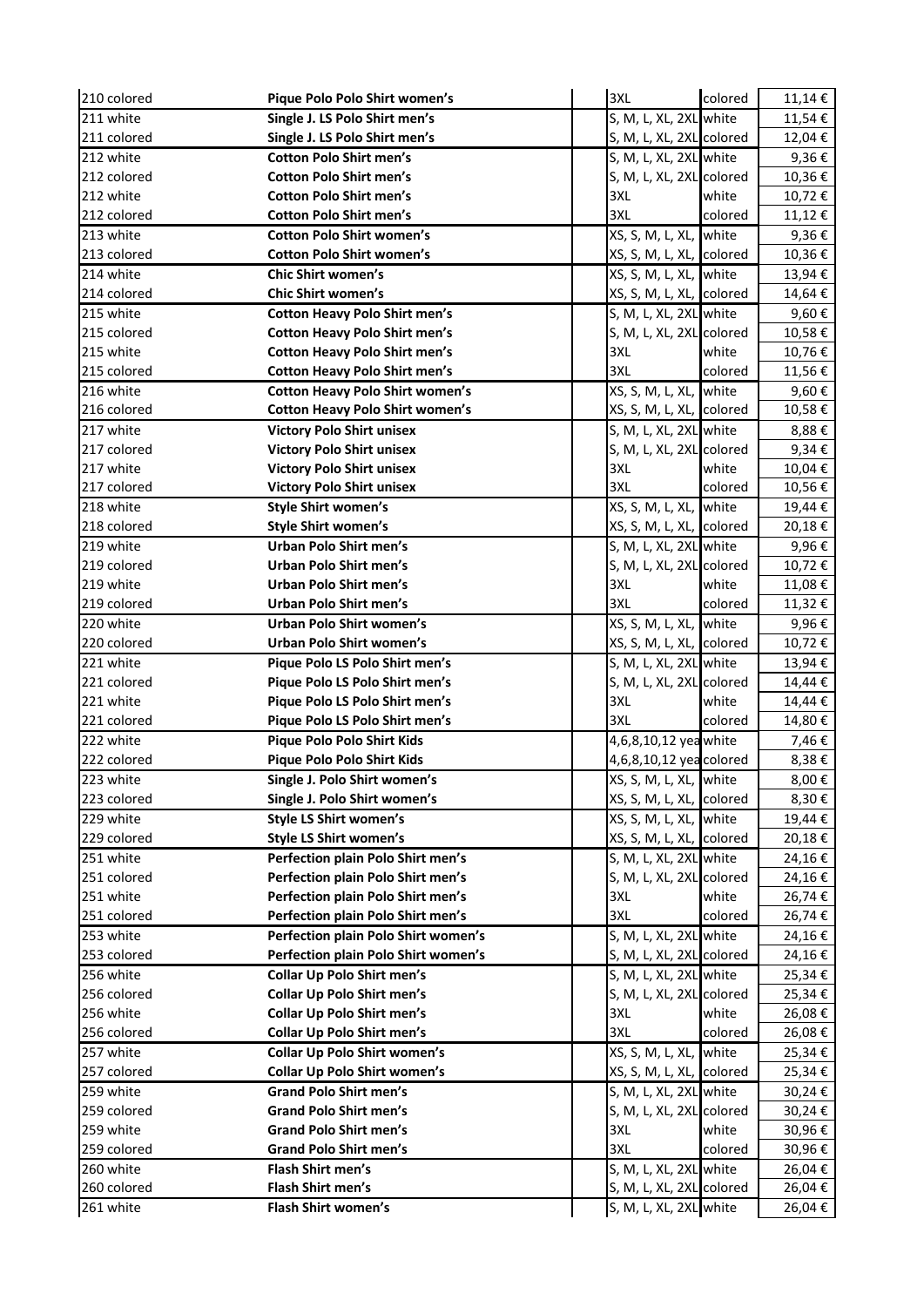| 261 colored              | Flash Shirt women's                                                | S, M, L, XL, 2XL colored  |                  | 26,04€         |
|--------------------------|--------------------------------------------------------------------|---------------------------|------------------|----------------|
| 262 white                | <b>Dynamic Shirt men's</b>                                         | S, M, L, XL, 2XL white    |                  | 28,20€         |
| 262 colored              | <b>Dynamic Shirt men's</b>                                         | S, M, L, XL, 2XL colored  |                  | 28,20€         |
| 263 white                | <b>Dynamic Shirt women's</b>                                       | S, M, L, XL, 2XL white    |                  | 28,20€         |
| 263 colored              | <b>Dynamic Shirt women's</b>                                       | S, M, L, XL, 2XL colored  |                  | 28,20€         |
| 269 white                | <b>Grand Polo Shirt women's</b>                                    | XS, S, M, L, XL, white    |                  | 30,24€         |
| 269 colored              | <b>Grand Polo Shirt women's</b>                                    | XS, S, M, L, XL, Icolored |                  | 30,24€         |
| 271 white                | Dress up dress women's                                             | XS, S, M, L, XL, white    |                  | 32,10€         |
| 271 colored              | Dress up dress women's                                             | XS, S, M, L, XL, Icolored |                  | 32,10€         |
| 2V9 colored              | HV Runway Polo Shirt unisex                                        | S, M, L, XL, 2XL colored  |                  | 18,86€         |
| 2V9 colored              | <b>HV Runway Polo Shirt unisex</b>                                 | 3XL                       | colored          | 19,44€         |
| 301 white                | Rap 5P Cap unisex                                                  | uni                       | white            | 3,68€          |
| 301 colored              | Rap 5P Cap unisex                                                  | uni                       | colored          | 3,68€          |
| 302 white                | Rap 6P Cap unisex                                                  | uni                       | white            | 3,78€          |
| 302 colored              | Rap 6P Cap unisex                                                  | uni                       | colored          | 3,78€          |
| 303 white                | 6P Kids Cap Kids                                                   | uni                       | white            | 2,62€          |
| 303 colored              | 6P Kids Cap Kids                                                   | uni                       | colored          | 2,62€          |
| 304 white                | <b>Classic Hat unisex</b>                                          | uni                       | white            | 4,08€          |
| 304 colored              | <b>Classic Hat unisex</b>                                          | uni                       | colored          | 4,08€          |
| 305 white                | 6P Cap unisex                                                      | uni                       | white            | 2,84€          |
| 305 colored              | 6P Cap unisex                                                      | uni                       | colored          | 2,84€          |
| 306 white                | Sandwich 6P Cap unisex                                             | uni                       | white            | 2,92€          |
| 306 colored              | Sandwich 6P Cap unisex                                             | uni                       | colored          | 2,92€          |
| 307 white                | 5P Cap unisex                                                      | uni                       | white            | 2,74€          |
| 307 colored              | 5P Cap unisex                                                      | uni                       | colored          | 2,74€          |
| 310 white                | <b>Sunvisor Sun Visor unisex</b>                                   | uni                       | white            | 3,10€          |
| 310 colored              | <b>Sunvisor Sun Visor unisex</b>                                   | uni                       | colored          | $3,10 \in$     |
| 324 white                | Latino Cap unisex                                                  | uni                       | white            | 4,06€          |
| 324 colored              | Latino Cap unisex                                                  | uni                       | colored          | 4,06€          |
| C24 colored              | <b>Camo Latino Cap unisex</b>                                      | uni                       | colored          | 4,50€          |
| 327 colored              | <b>Relax Scarf Unisex/Kids</b>                                     | uni                       | colored          | 2,28€          |
| 327 white                | <b>Relax Scarf Unisex/Kids</b>                                     | uni                       | white            | 2,28€          |
| 328 colored<br>328 white | <b>Twister Scarf Unisex/Kids</b>                                   | uni                       | colored<br>white | 2,68€          |
| 329 colored              | <b>Twister Scarf Unisex/Kids</b><br><b>Fancy Scarf Unisex/Kids</b> | uni<br>uni                | colored          | 2,68€<br>3,10€ |
| 329 white                | <b>Fancy Scarf Unisex/Kids</b>                                     |                           | white            | 3,10€          |
| 3V5 colored              | <b>HV Reflex Cap unisex</b>                                        | uni<br>uni                | colored          | 3,74€          |
| 3V8 colored              | <b>HV Twister Scarf unisex</b>                                     | uni                       | colored          | 4,06 €         |
| 406 white                | <b>Essential Sweatshirt men's/Kids</b>                             | 10,12 years               | white            | 14,40€         |
| 406 colored              | <b>Essential Sweatshirt men's/Kids</b>                             | 10,12 years               | colored          | 14,40 €        |
| 406 white                | <b>Essential Sweatshirt men's/Kids</b>                             | S, M, L, XL, 2XL white    |                  | 18,18€         |
| 406 colored              | <b>Essential Sweatshirt men's/Kids</b>                             | S, M, L, XL, 2XL colored  |                  | 18,66€         |
| 406 white                | <b>Essential Sweatshirt men's/Kids</b>                             | 3XL                       | white            | 20,30€         |
| 406 colored              | <b>Essential Sweatshirt men's/Kids</b>                             | 3XL                       | colored          | 20,30€         |
| 406 colored              | <b>Essential Sweatshirt men's/Kids</b>                             | 4XL                       | colored          | 20,64€         |
| 407 colored              | <b>Adventure Sweatshirt men's</b>                                  | S, M, L, XL, 2XL colored  |                  | 23,68€         |
| 407 colored              | <b>Adventure Sweatshirt men's</b>                                  | 3XL                       | colored          | 24,10€         |
| 409 white                | Viva Sweatshirt women's                                            | XS, S, M, L, XL, white    |                  | 24,68€         |
| 409 colored              | Viva Sweatshirt women's                                            | XS, S, M, L, XL, Icolored |                  | 24,68€         |
| 410 white                | <b>Trendy Zipper Sweatshirt men's</b>                              | S, M, L, XL, 2XL white    |                  | 26,98€         |
| 410 colored              | <b>Trendy Zipper Sweatshirt men's</b>                              | S, M, L, XL, 2XL colored  |                  | 26,98€         |
| 410 white                | <b>Trendy Zipper Sweatshirt men's</b>                              | 3XL                       | white            | 27,84€         |
| 410 colored              | <b>Trendy Zipper Sweatshirt men's</b>                              | 3XL                       | colored          | 27,84€         |
| 411 white                | Trendy Zipper Sweatshirt women's                                   | XS, S, M, L, XL, white    |                  | 26,98€         |
| 411 colored              | Trendy Zipper Sweatshirt women's                                   | XS, S, M, L, XL, Icolored |                  | 26,98€         |
| 412 colored              | <b>Trendy Zipper Sweatshirt Kids</b>                               | 6,8,10,12 years colored   |                  | 24,84€         |
| 413 white                | <b>Cape Sweatshirt men's</b>                                       | S, M, L, XL, 2XL white    |                  | 25,54€         |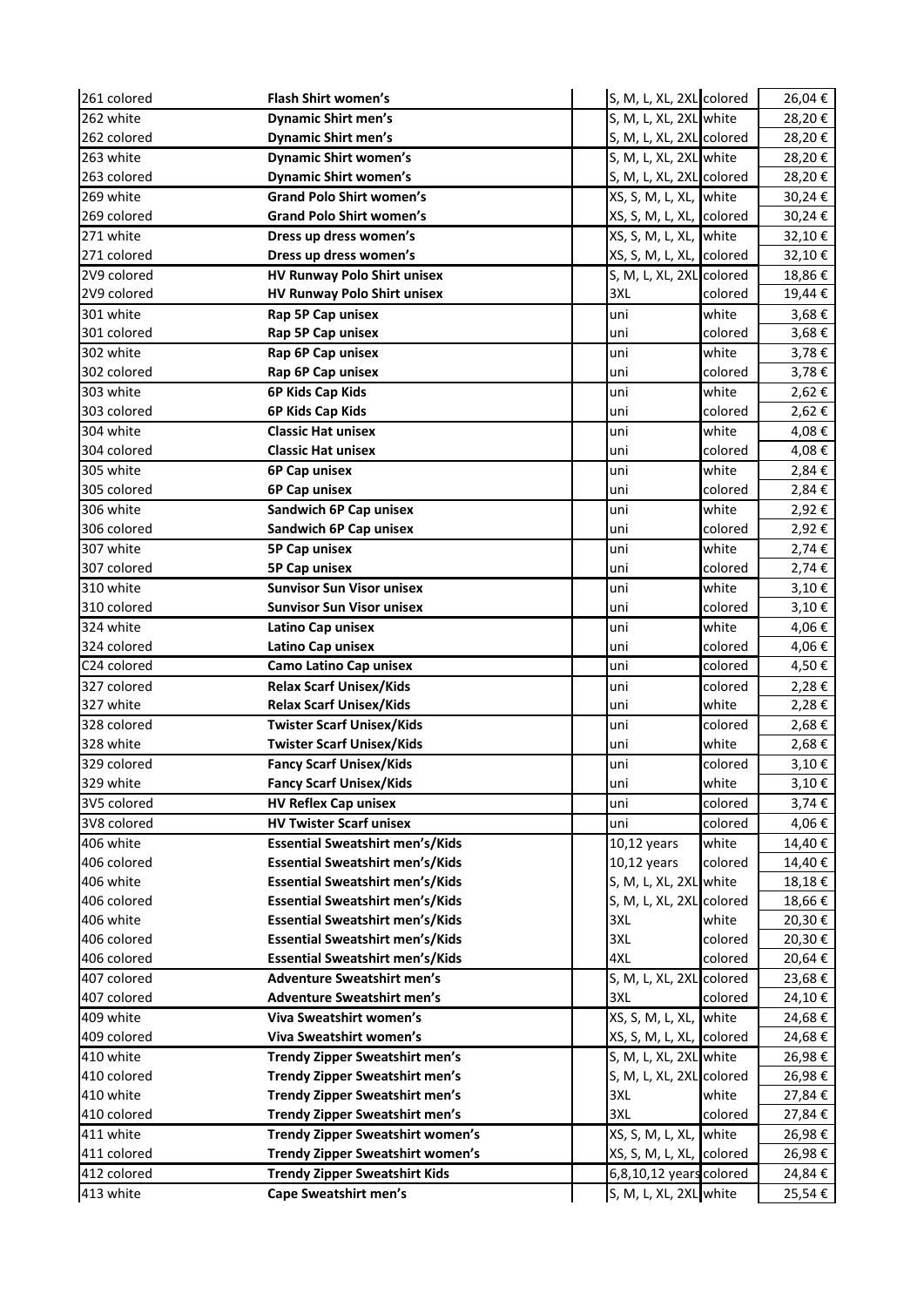| 413 colored              | Cape Sweatshirt men's                                            |     | S, M, L, XL, 2XL colored        |                  | 25,54€           |
|--------------------------|------------------------------------------------------------------|-----|---------------------------------|------------------|------------------|
| 413 white                | <b>Cape Sweatshirt men's</b>                                     |     | 3XL                             | white            | 26,24€           |
| 413 colored              | <b>Cape Sweatshirt men's</b>                                     |     | 3XL                             | colored          | 26,24€           |
| 413 colored              | <b>Cape Sweatshirt men's</b>                                     | new | 4XL                             | colored          | 26,94€           |
| 413 colored              | <b>Cape Sweatshirt men's</b>                                     | new | 5XL                             | colored          | 27,64€           |
| 414 white                | <b>Cape Sweatshirt women's</b>                                   |     | XS, S, M, L, XL, Iwhite         |                  | 25,54€           |
| 414 colored              | <b>Cape Sweatshirt women's</b>                                   |     | XS, S, M, L, XL, lcolored       |                  | 25,54€           |
| 415 colored              | <b>Merger Sweatshirt men's</b>                                   |     | S, M, L, XL, 2XL colored        |                  | 21,44€           |
| 415 colored              | <b>Merger Sweatshirt men's</b>                                   |     | 3XL                             | colored          | 23,08€           |
| 416 colored              | <b>Merger Sweatshirt women's</b>                                 |     | XS, S, M, L, XL, colored        |                  | 21,44€           |
| C19 colored              | <b>Camo Zipper Sweatshirt men's</b>                              |     | S, M, L, XL, 2XL colored        |                  | 30,84€           |
| C19 colored              | <b>Camo Zipper Sweatshirt men's</b>                              |     | 3XL                             | colored          | 31,40€           |
| C20 colored              | <b>Camo Zipper Sweatshirt women's</b>                            |     | XS, S, M, L, XL, colored        |                  | 28,44€           |
| 417 white                | Direct stretch fleece men's                                      |     | S, M, L, XL, 2XL white          |                  | 29,72€           |
| 417 colored              | Direct stretch fleece men's                                      |     | S, M, L, XL, 2XL colored        |                  | 29,72€           |
| 417 white                | Direct stretch fleece men's                                      |     | 3XL                             | white            | 30,48€           |
| 417 colored              | Direct stretch fleece men's                                      |     | 3XL                             | colored          | 30,48€           |
| 418 white                | Direct stretch fleece women's                                    |     | XS, S, M, L, XL, white          |                  | 29,72€           |
| 418 colored              | Direct stretch fleece women's                                    |     | XS, S, M, L, XL, Icolored       |                  | 29,72€           |
| 451 colored              | <b>Voyage Sweatshirt women's</b>                                 |     | XS, S, M, L, XL, colored        |                  | 37,90€           |
| 452 colored              | <b>Voyage Sweatshirt men's</b>                                   |     | S, M, L, XL, 2XL colored        |                  | 37,90€           |
| 452 colored              | <b>Voyage Sweatshirt men's</b>                                   |     | 3XL                             | colored          | 39,12€           |
| 453 colored              | <b>Bomber Sweatshirt men's</b>                                   |     | S, M, L, XL, 2XL colored        |                  | 34,66€           |
| 453 colored              | <b>Bomber Sweatshirt men's</b>                                   |     | 3XL                             | colored          | 35,52€           |
| 454 colored              | <b>Bomber Sweatshirt women's</b>                                 |     | XS, S, M, L, XL, Icolored       |                  | 34,66€           |
| 4V6 colored              | <b>HV Essential Sweatshirt unisex</b>                            |     | M, L, XL, 2XL                   | colored          | 30,40€           |
| 4V6 colored              | <b>HV Essential Sweatshirt unisex</b>                            |     | 3XL                             | colored          | 31,06€           |
| 501 white                | Jacket Fleece men's                                              |     | S, M, L, XL, 2XL white          |                  | 16,92€           |
| 501 colored              | Jacket Fleece men's                                              |     | S, M, L, XL, 2XL colored        |                  | 16,92€           |
| 501 white                | Jacket Fleece men's                                              |     | 3XL                             | white            | 18,12€           |
| 501 colored              | Jacket Fleece men's                                              |     | 3XL                             | colored          | 18,12€           |
| 501 colored              | Jacket Fleece men's                                              |     | 4XL                             | colored          | 19,10€           |
| 504 white                | <b>Jacket Fleece women's</b>                                     |     | XS, S, M, L, XL, Iwhite         |                  | 16,92€           |
| 504 colored              | Jacket Fleece women's                                            |     | XS, S, M, L, XL, colored        |                  | 16,92€           |
| 506 white                | Jacket Hi-Q Fleece unisex                                        | new | S, M, L, XL, 2XL white          |                  | 22,94€           |
| 506 colored              | Jacket Hi-Q Fleece unisex                                        |     | S, M, L, XL, 2XL colored        |                  | 22,94€           |
| 506 white                | Jacket Hi-Q Fleece unisex                                        | new | 3XL                             | white            | 23,60€           |
| 506 colored              | Jacket Hi-Q Fleece unisex                                        |     | 3XL                             | colored          | 23,60€           |
| 509 colored              | <b>Body Warmer Vest men's</b>                                    |     | S, M, L, XL, 2XL colored        |                  | 28,52€           |
| 509 colored              | <b>Body Warmer Vest men's</b>                                    |     | 3XL                             | colored          | 29,20€           |
| 514 colored              | Cool Jacket women's                                              |     | S, M, L, XL, 2XL colored        |                  | 58,58€           |
| 515 colored              | Cool Jacket men's                                                |     | S, M, L, XL, 2XL colored        |                  | 58,58€           |
| 515 colored              | Cool Jacket men's                                                |     | 3XL                             | colored          | 60,98€           |
| 516 white                | Vision Softshell Vest women's                                    |     | XS, S, M, L, XL, white          |                  | 32,74€           |
| 516 colored              | Vision Softshell Vest women's                                    |     | XS, S, M, L, XL, Icolored       |                  | 32,74€           |
| 517 white                | Vision Softshell Vest men's                                      |     | S, M, L, XL, 2XL white          |                  | 32,74€           |
| 517 colored              | Vision Softshell Vest men's                                      |     | S, M, L, XL, 2XL colored        |                  | 32,74€           |
| 517 white                | Vision Softshell Vest men's                                      |     | 3XL                             | white            | 33,86€           |
| 517 colored              | Vision Softshell Vest men's                                      |     | 3XL                             | colored          | 33,86€           |
| 518 white                | <b>Next Fleece Vest unisex</b>                                   |     | XS, S, M, L, XL, white          |                  | 15,38€           |
| 518 colored              | <b>Next Fleece Vest unisex</b><br><b>Next Fleece Vest unisex</b> |     | XS, S, M, L, XL, colored<br>3XL |                  | 15,38€           |
| 518 white<br>518 colored | <b>Next Fleece Vest unisex</b>                                   |     | 3XL                             | white<br>colored | 17,34€<br>17,34€ |
| 518 white                | <b>Next Fleece Vest unisex</b>                                   |     | 4XL                             | white            | 18,70€           |
| 518 colored              | <b>Next Fleece Vest unisex</b>                                   |     | 4XL                             | colored          | 18,70€           |
| 519 white                | <b>Practic Fleece Hat unisex</b>                                 |     | uni                             | white            | 4,30€            |
| 519 colored              | <b>Practic Fleece Hat unisex</b>                                 |     | uni                             | colored          | 4,30€            |
|                          |                                                                  |     |                                 |                  |                  |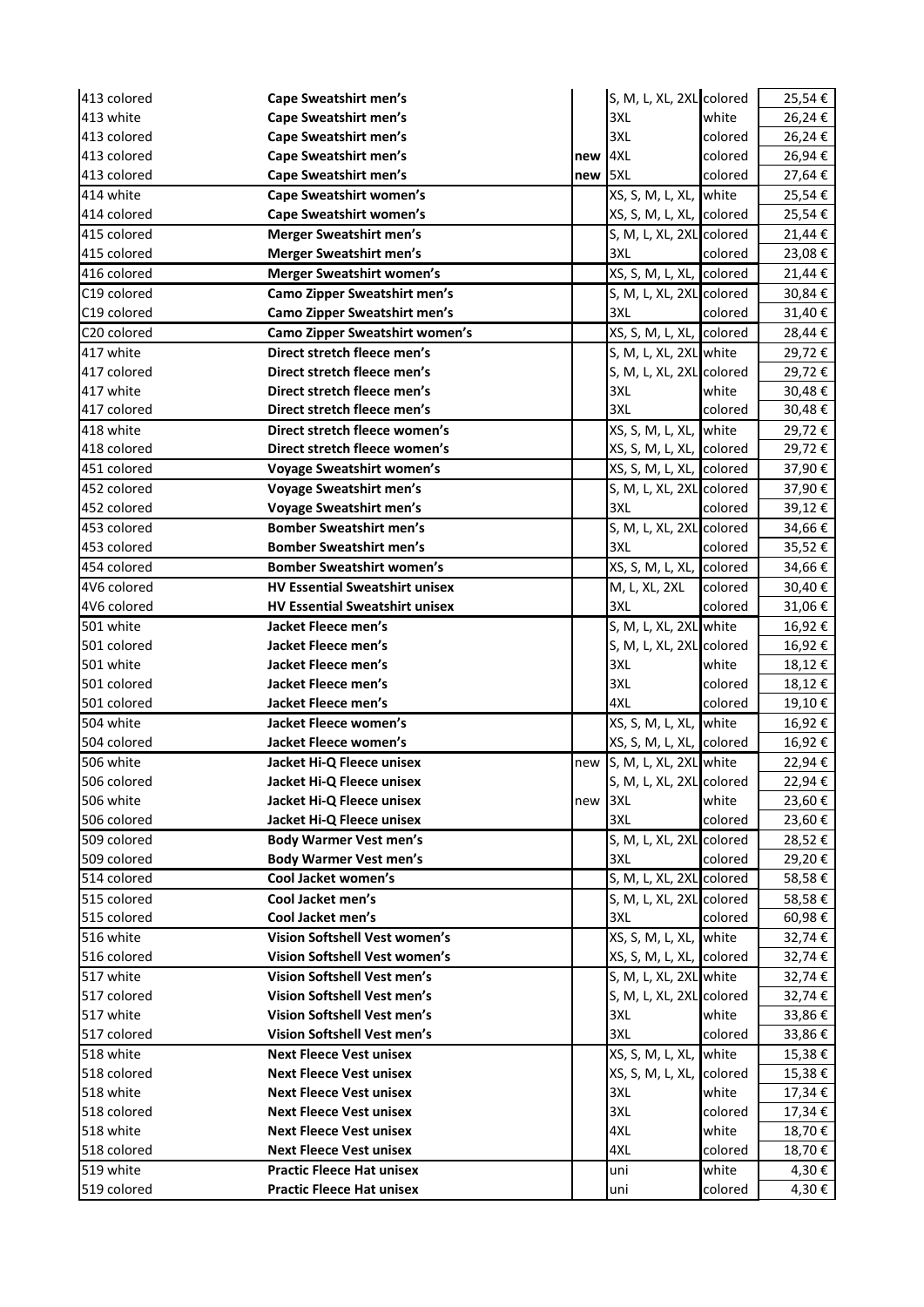| 521 white   | Performance Softshell Jacket women's     |     | XS, S, M, L, XL, Iwhite   |         | 65,42€  |
|-------------|------------------------------------------|-----|---------------------------|---------|---------|
| 521 colored | Performance Softshell Jacket women's     |     | XS, S, M, L, XL, colored  |         | 65,42€  |
| 522 colored | Performance Softshell Jacket men's       |     | S, M, L, XL, 2XL colored  |         | 65,42€  |
| 522 colored | Performance Softshell Jacket men's       |     | 3XL                       | colored | 67,82€  |
| 522 colored | Performance Softshell Jacket men's       | new | 4XL                       | colored | 70,26€  |
| 524 colored | Windy Windbreaker unisex                 |     | S, M, L, XL, 2XL colored  |         | 17,94€  |
| 524 colored | <b>Windy Windbreaker unisex</b>          |     | 3XL                       | colored | 18,60€  |
| 525 white   | <b>Exit Fleece Vest unisex</b>           |     | XS, S, M, L, XL, Iwhite   |         | 19,72€  |
| 525 colored | <b>Exit Fleece Vest unisex</b>           |     | XS, S, M, L, XL, colored  |         | 19,72€  |
| 525 white   | <b>Exit Fleece Vest unisex</b>           |     | 3XL                       | white   | 20,40€  |
| 525 colored | <b>Exit Fleece Vest unisex</b>           |     | 3XL                       | colored | 20,40€  |
| 527 white   | <b>Frosty Fleece men's</b>               |     | S, M, L, XL, 2XL white    |         | 23,58€  |
| 527 colored | Frosty Fleece men's                      |     | S, M, L, XL, 2XL colored  |         | 23,58€  |
| 527 white   | Frosty Fleece men's                      |     | 3XL                       | white   | 24,54€  |
| 527 colored | Frosty Fleece men's                      |     | 3XL                       | colored | 24,54€  |
| 527 white   | Frosty Fleece men's                      |     | 4XL                       | white   | 25,12€  |
| 527 colored | Frosty Fleece men's                      |     | 4XL                       | colored | 25,12€  |
| 528 white   | Frosty Fleece women's                    |     | XS, S, M, L, XL, Iwhite   |         | 23,58€  |
| 528 colored | Frosty Fleece women's                    |     | XS, S, M, L, XL, colored  |         | 23,58€  |
| 528 white   | Frosty Fleece women's                    |     | 3XL                       | white   | 23,90€  |
| 528 colored | Frosty Fleece women's                    |     | 3XL                       | colored | 23,90€  |
| 529 colored | <b>Frosty Fleece Kids</b>                |     | 6,8,10,12 years colored   |         | 20,30€  |
| 530 colored | <b>Effect Fleece unisex</b>              |     | S, M, L, XL, 2XL colored  |         | 25,12€  |
| 530 colored | <b>Effect Fleece unisex</b>              |     | 3XL                       | colored | 25,78€  |
| 531 colored | Nano Softshell Jacket men's              |     | S, M, L, XL, 2XL colored  |         | 58,18€  |
| 531 colored | Nano Softshell Jacket men's              |     | 3XL                       | colored | 60,16€  |
| 532 colored | Nano Softshell Jacket women's            |     | XS, S, M, L, XL, colored  |         | 58,18€  |
| 533 colored | Pacific 3 IN 1 Jacket men's              |     | S, M, L, XL, 2XL colored  |         | 104,56€ |
| 533 colored | Pacific 3 IN 1 Jacket men's              |     | 3XL                       | colored | 109,00€ |
| 534 colored | Pacific 3 IN 1 Jacket women's            |     | XS, S, M, L, XL, Icolored |         | 104,56€ |
| 535 colored | <b>Performance Softshell Jacket Kids</b> |     | 6, 8, 10, 12 yea colored  |         | 56,76€  |
| 536 colored | Valley Softshell Jacket men's            |     | S, M, L, XL, 2XL colored  |         | 56,30€  |
| 536 colored | Valley Softshell Jacket men's            |     | 3XL                       | colored | 57,10€  |
| 537 colored | Valley Softshell Jacket women's          |     | XS, S, M, L, XL, colored  |         | 56,30€  |
| 550 colored | <b>Casual Softshell Jacket men's</b>     |     | S, M, L, XL, 2XL colored  |         | 50,22€  |
| 550 colored | Casual Softshell Jacket men's            |     | 3X1                       | colored | 51,50€  |
| 551 colored | <b>Everest Jacket women's</b>            |     | XS, S, M, L, XL, colored  |         | 58,40€  |
| 552 colored | <b>Everest Jacket men's</b>              |     | S, M, L, XL, 2XL colored  |         | 58,40€  |
| 552 colored | <b>Everest Jacket men's</b>              |     | 3XL                       | colored | 59,98€  |
| 553 colored | <b>Everest Vest men's</b>                |     | S, M, L, XL, 2XL colored  |         | 45,96€  |
| 553 colored | <b>Everest Vest men's</b>                |     | 3XL                       | colored | 46,76€  |
| 554 colored | <b>Everest Vest women's</b>              |     | XS, S, M, L, XL, colored  |         | 45,96€  |
| 5V1 colored | <b>HV Fleece Jacket Fleece unisex</b>    |     | M,L,XL,2XL                | colored | 37,98€  |
| 5V1 colored | HV Fleece Jacket Fleece unisex           |     | 3XL                       | colored | 39,38€  |
| 5V2 colored | HV Guard 4 in 1 Jacket unisex            |     | M, L, XL, 2XL             | colored | 121,10€ |
| 5V2 colored | HV Guard 4 in 1 Jacket unisex            |     | 3XL                       | colored | 123,18€ |
| 5V2 colored | HV Guard 4 in 1 Jacket unisex            |     | 4XL                       | colored | 124,96€ |
| 5V3 colored | HV Drop Softshell Jacket unisex          | new | S, M, L, XL, 2XL colored  |         | 101,54€ |
| 5V3 colored | HV Drop Softshell Jacket unisex          | new | 3XL                       | colored | 102,58€ |
| 5V3 colored | HV Drop Softshell Jacket unisex          | new | 4XL                       | colored | 103,62€ |
| 5V9 colored | <b>HV Practic Fleece Hat unisex</b>      |     | uni                       | colored | 4,48€   |
| 603 white   | Leisure sweatpants women's               |     | XS, S, M, L, XL, white    |         | 15,94€  |
| 603 colored | Leisure sweatpants women's               |     | XS, S, M, L, XL, colored  |         | 15,94€  |
| 604 white   | Two in one Skirt women's                 |     | XS, S, M, L, XL white     |         | 12,16€  |
| 604 colored | Two in one Skirt women's                 |     | XS, S, M, L, XL colored   |         | 12,16€  |
| 607 colored | <b>Comfort sweatpants men's/Kids</b>     |     | 10, 12 years              | colored | 15,28€  |
| 607 colored | <b>Comfort sweatpants men's/Kids</b>     |     | S, M, L, XL, 2XL colored  |         | 18,54€  |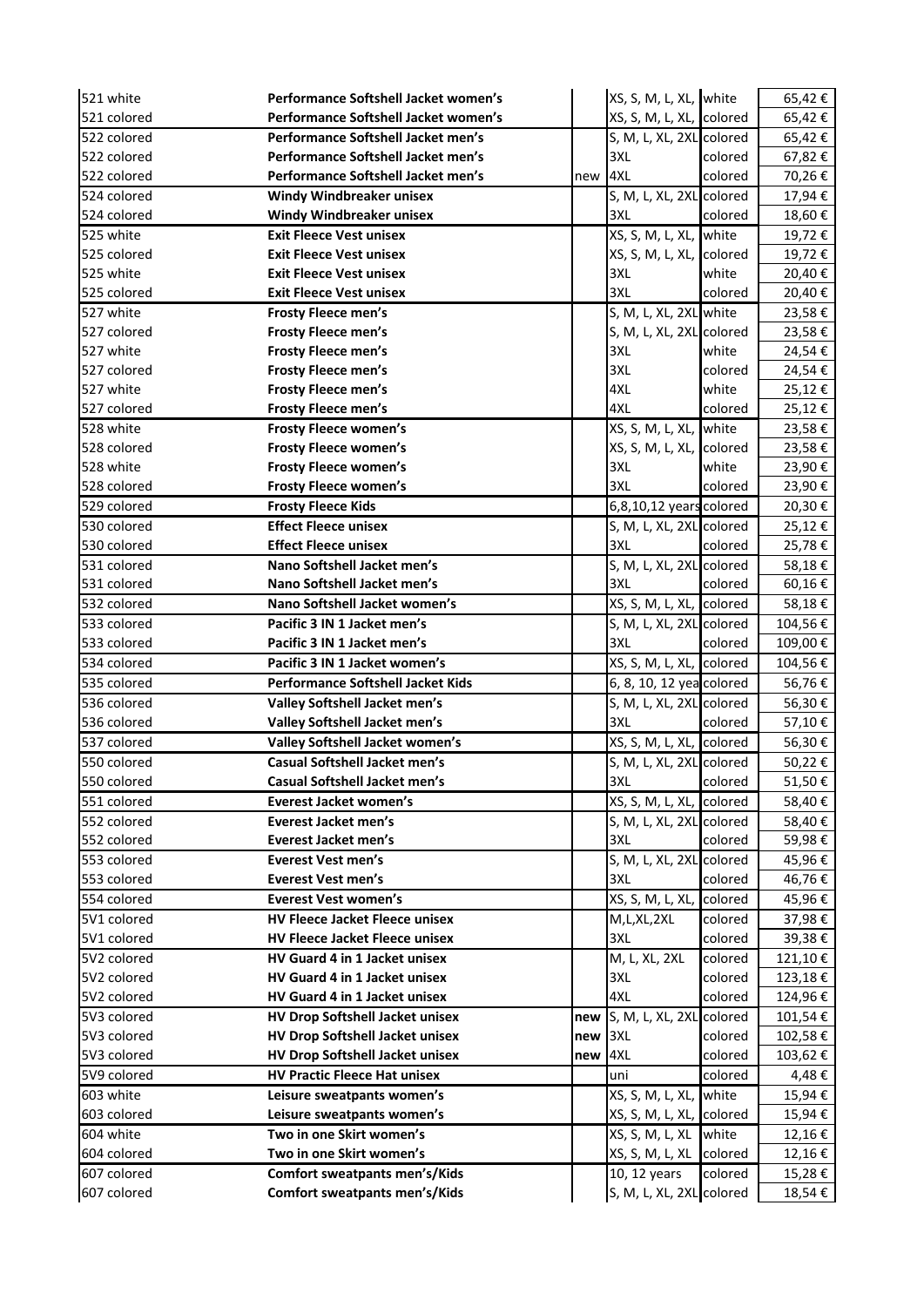| 607 colored              | <b>Comfort sweatpants men's/Kids</b>                                                                                                                                                                                                                                                                                                                                                                                                                                                                                                                                                                                                                                                                                                                                                                                                                                                           |           | 3XL                            | colored          | 18,74€           |
|--------------------------|------------------------------------------------------------------------------------------------------------------------------------------------------------------------------------------------------------------------------------------------------------------------------------------------------------------------------------------------------------------------------------------------------------------------------------------------------------------------------------------------------------------------------------------------------------------------------------------------------------------------------------------------------------------------------------------------------------------------------------------------------------------------------------------------------------------------------------------------------------------------------------------------|-----------|--------------------------------|------------------|------------------|
| 608 white                | <b>Comfort sweatpants women's</b>                                                                                                                                                                                                                                                                                                                                                                                                                                                                                                                                                                                                                                                                                                                                                                                                                                                              |           | XS, S, M, L, XL, Iwhite        |                  | 19,64€           |
| 608 colored              | <b>Comfort sweatpants women's</b>                                                                                                                                                                                                                                                                                                                                                                                                                                                                                                                                                                                                                                                                                                                                                                                                                                                              |           | XS, S, M, L, XL, Icolored      |                  | 19,64€           |
| 610 white                | <b>Balance Leggings women's</b>                                                                                                                                                                                                                                                                                                                                                                                                                                                                                                                                                                                                                                                                                                                                                                                                                                                                |           | XS, S, M, L, XL, Iwhite        |                  | 10,20€           |
| 610 colored              | <b>Balance Leggings women's</b>                                                                                                                                                                                                                                                                                                                                                                                                                                                                                                                                                                                                                                                                                                                                                                                                                                                                |           | XS, S, M, L, XL, Icolored      |                  | 10,20€           |
| 610 white                | <b>Balance Leggings women's</b>                                                                                                                                                                                                                                                                                                                                                                                                                                                                                                                                                                                                                                                                                                                                                                                                                                                                |           | 3XL                            | white            | 10,42€           |
| 610 colored              | <b>Balance Leggings women's</b>                                                                                                                                                                                                                                                                                                                                                                                                                                                                                                                                                                                                                                                                                                                                                                                                                                                                |           | 3XL                            | colored          | 10,42€           |
| 611 colored              | <b>Comfy Shorts men's</b>                                                                                                                                                                                                                                                                                                                                                                                                                                                                                                                                                                                                                                                                                                                                                                                                                                                                      |           | S, M, L, XL, 2XL colored       |                  | 16,82€           |
| 611 colored              | Comfy Shorts men's                                                                                                                                                                                                                                                                                                                                                                                                                                                                                                                                                                                                                                                                                                                                                                                                                                                                             |           | 3XL                            | colored          | 17,28€           |
| 612 white                | <b>Miles Shorts men's</b>                                                                                                                                                                                                                                                                                                                                                                                                                                                                                                                                                                                                                                                                                                                                                                                                                                                                      |           | S, M, L, XL, 2XL white         |                  | 10,20€           |
| 612 colored              | Miles Shorts men's                                                                                                                                                                                                                                                                                                                                                                                                                                                                                                                                                                                                                                                                                                                                                                                                                                                                             |           | S, M, L, XL, 2XL colored       |                  | 10,20€           |
| 612 white                | <b>Miles Shorts men's</b>                                                                                                                                                                                                                                                                                                                                                                                                                                                                                                                                                                                                                                                                                                                                                                                                                                                                      |           | 3XL                            | white            | 10,56€           |
| 612 colored              | Miles Shorts men's                                                                                                                                                                                                                                                                                                                                                                                                                                                                                                                                                                                                                                                                                                                                                                                                                                                                             |           | 3XL                            | colored          | 10,56€           |
| 613 white                | <b>Miles Shorts Kids</b>                                                                                                                                                                                                                                                                                                                                                                                                                                                                                                                                                                                                                                                                                                                                                                                                                                                                       |           | 6,8,10,12 years white          |                  | 8,92€            |
| 613 colored              | <b>Miles Shorts Kids</b>                                                                                                                                                                                                                                                                                                                                                                                                                                                                                                                                                                                                                                                                                                                                                                                                                                                                       |           | 6,8,10,12 years colored        |                  | 8,92€            |
| 614 white                | Rest sweatpants men's                                                                                                                                                                                                                                                                                                                                                                                                                                                                                                                                                                                                                                                                                                                                                                                                                                                                          |           | S, M, L, XL, 2XL white         |                  | 21,16€           |
| 614 colored              | Rest sweatpants men's                                                                                                                                                                                                                                                                                                                                                                                                                                                                                                                                                                                                                                                                                                                                                                                                                                                                          |           | S, M, L, XL, 2XL colored       |                  | 21,16€           |
| 614 white                | Rest sweatpants men's                                                                                                                                                                                                                                                                                                                                                                                                                                                                                                                                                                                                                                                                                                                                                                                                                                                                          |           | 3XL                            | white            | 21,58€           |
| 614 colored              | Rest sweatpants men's                                                                                                                                                                                                                                                                                                                                                                                                                                                                                                                                                                                                                                                                                                                                                                                                                                                                          |           | 3XL                            | colored          | 21,58€           |
| 615 white                | Rest sweatpants women's                                                                                                                                                                                                                                                                                                                                                                                                                                                                                                                                                                                                                                                                                                                                                                                                                                                                        |           | XS, S, M, L, XL, white         |                  | 19,96€           |
| 615 colored              | Rest sweatpants women's                                                                                                                                                                                                                                                                                                                                                                                                                                                                                                                                                                                                                                                                                                                                                                                                                                                                        |           | XS, S, M, L, XL, colored       |                  | 19,96€           |
| 803 colored              | <b>Sailor T-shirt unisex</b>                                                                                                                                                                                                                                                                                                                                                                                                                                                                                                                                                                                                                                                                                                                                                                                                                                                                   |           | XS, S, M, L, XL, colored       |                  | 9,90€            |
| 804 colored              | Sailor T-shirt women's                                                                                                                                                                                                                                                                                                                                                                                                                                                                                                                                                                                                                                                                                                                                                                                                                                                                         |           | XS, S, M, L, XL, colored       |                  | 9,46€            |
| 805 colored              | <b>Sailor T-shirt Kids</b>                                                                                                                                                                                                                                                                                                                                                                                                                                                                                                                                                                                                                                                                                                                                                                                                                                                                     |           | 4,6,8,10,12 yea colored        |                  | 8,70€            |
| 806 colored              | Sailor top Top women's                                                                                                                                                                                                                                                                                                                                                                                                                                                                                                                                                                                                                                                                                                                                                                                                                                                                         |           | XS, S, M, L, XL, Icolored      |                  | 8,26€            |
| 807 colored              | <b>Sailor LS T-shirt unisex</b>                                                                                                                                                                                                                                                                                                                                                                                                                                                                                                                                                                                                                                                                                                                                                                                                                                                                |           | XS, S, M, L, XL, colored       |                  | 12,84€           |
| 807 colored              | <b>Sailor LS T-shirt unisex</b>                                                                                                                                                                                                                                                                                                                                                                                                                                                                                                                                                                                                                                                                                                                                                                                                                                                                |           | 3XL                            | colored          | 13,94€           |
| 810 white                | <b>Chance T-shirt men's</b>                                                                                                                                                                                                                                                                                                                                                                                                                                                                                                                                                                                                                                                                                                                                                                                                                                                                    |           | new S, M, L, XL, 2XL white     |                  | 12,36€           |
| 810 colored              | <b>Chance T-shirt men's</b>                                                                                                                                                                                                                                                                                                                                                                                                                                                                                                                                                                                                                                                                                                                                                                                                                                                                    |           | new S, M, L, XL, 2XL colored   |                  | 12,66€           |
| 810 white                | <b>Chance T-shirt men's</b>                                                                                                                                                                                                                                                                                                                                                                                                                                                                                                                                                                                                                                                                                                                                                                                                                                                                    | $new$ 3XL |                                | white            | 13,18€           |
| 810 colored              | <b>Chance T-shirt men's</b>                                                                                                                                                                                                                                                                                                                                                                                                                                                                                                                                                                                                                                                                                                                                                                                                                                                                    | new       | 3XL                            | colored          | 13,48€           |
| 811 white                | <b>Chance T-shirt women's</b>                                                                                                                                                                                                                                                                                                                                                                                                                                                                                                                                                                                                                                                                                                                                                                                                                                                                  |           | new  XS, S, M, L, XL, Iwhite   |                  | 12,36€           |
| 811 colored              | <b>Chance T-shirt women's</b>                                                                                                                                                                                                                                                                                                                                                                                                                                                                                                                                                                                                                                                                                                                                                                                                                                                                  |           | new  XS, S, M, L, XL, lcolored |                  | 12,66€           |
| 820 white                | <b>Breeze Top men's</b>                                                                                                                                                                                                                                                                                                                                                                                                                                                                                                                                                                                                                                                                                                                                                                                                                                                                        |           | XS, S, M, L, XL, Iwhite        |                  | 6,92€            |
| 820 colored              | <b>Breeze Top men's</b>                                                                                                                                                                                                                                                                                                                                                                                                                                                                                                                                                                                                                                                                                                                                                                                                                                                                        |           | XS, S, M, L, XL, Icolored      |                  | 7,22€            |
| 840 white                | <b>Break Sweatshirt men's</b>                                                                                                                                                                                                                                                                                                                                                                                                                                                                                                                                                                                                                                                                                                                                                                                                                                                                  |           | new S, M, L, XL, 2XL white     |                  | 37,14€           |
| 840 colored              | <b>Break Sweatshirt men's</b>                                                                                                                                                                                                                                                                                                                                                                                                                                                                                                                                                                                                                                                                                                                                                                                                                                                                  |           | new S, M, L, XL, 2XL colored   |                  | 37,14€           |
| 840 white                | <b>Break Sweatshirt men's</b>                                                                                                                                                                                                                                                                                                                                                                                                                                                                                                                                                                                                                                                                                                                                                                                                                                                                  | new       | 3XL                            | white            | 38,12€           |
| 840 colored              |                                                                                                                                                                                                                                                                                                                                                                                                                                                                                                                                                                                                                                                                                                                                                                                                                                                                                                |           |                                | colored          | 38,12€           |
| 841 white                |                                                                                                                                                                                                                                                                                                                                                                                                                                                                                                                                                                                                                                                                                                                                                                                                                                                                                                |           |                                |                  | 37,14€           |
| 841 colored              |                                                                                                                                                                                                                                                                                                                                                                                                                                                                                                                                                                                                                                                                                                                                                                                                                                                                                                |           | XS, S, M, L, XL, colored       |                  | 37,14€           |
| 850 white                |                                                                                                                                                                                                                                                                                                                                                                                                                                                                                                                                                                                                                                                                                                                                                                                                                                                                                                |           | S, M, L, XL, 2XL white         |                  | 38,42€           |
| 850 colored<br>850 white |                                                                                                                                                                                                                                                                                                                                                                                                                                                                                                                                                                                                                                                                                                                                                                                                                                                                                                |           | S, M, L, XL, 2XL colored       |                  | 38,42€           |
| 850 colored              |                                                                                                                                                                                                                                                                                                                                                                                                                                                                                                                                                                                                                                                                                                                                                                                                                                                                                                |           |                                | white<br>colored | 39,30€<br>39,30€ |
| 851 white                |                                                                                                                                                                                                                                                                                                                                                                                                                                                                                                                                                                                                                                                                                                                                                                                                                                                                                                |           |                                |                  |                  |
| 851 colored              |                                                                                                                                                                                                                                                                                                                                                                                                                                                                                                                                                                                                                                                                                                                                                                                                                                                                                                |           |                                |                  | 38,42€<br>38,42€ |
| 900 white                |                                                                                                                                                                                                                                                                                                                                                                                                                                                                                                                                                                                                                                                                                                                                                                                                                                                                                                |           | 42 x 38 cm                     | white            | 1,78€            |
| 900 colored              |                                                                                                                                                                                                                                                                                                                                                                                                                                                                                                                                                                                                                                                                                                                                                                                                                                                                                                |           | 42 x 38 cm                     | colored          | 1,78€            |
| 901 white                |                                                                                                                                                                                                                                                                                                                                                                                                                                                                                                                                                                                                                                                                                                                                                                                                                                                                                                |           | 43 x 43 x 12 cm white          |                  | 4,96€            |
| 901 colored              |                                                                                                                                                                                                                                                                                                                                                                                                                                                                                                                                                                                                                                                                                                                                                                                                                                                                                                |           | 43 x 43 x 12 cm colored        |                  | 4,96€            |
| 903 white                |                                                                                                                                                                                                                                                                                                                                                                                                                                                                                                                                                                                                                                                                                                                                                                                                                                                                                                |           | 50 x 100cm                     | white            | 7,46€            |
| 903 colored              |                                                                                                                                                                                                                                                                                                                                                                                                                                                                                                                                                                                                                                                                                                                                                                                                                                                                                                |           | 50 x 100cm                     | colored          | 8,46€            |
| 905 white                |                                                                                                                                                                                                                                                                                                                                                                                                                                                                                                                                                                                                                                                                                                                                                                                                                                                                                                |           | 70 x 140 cm                    | white            | 13,90€           |
| 905 colored              |                                                                                                                                                                                                                                                                                                                                                                                                                                                                                                                                                                                                                                                                                                                                                                                                                                                                                                |           | 70 x 140 cm                    | colored          | 13,90€           |
| 907 white                |                                                                                                                                                                                                                                                                                                                                                                                                                                                                                                                                                                                                                                                                                                                                                                                                                                                                                                |           | 30 x 50 cm                     | white            | 2,30€            |
| 907 colored              | <b>Break Sweatshirt men's</b><br>new 3XL<br>new XS, S, M, L, XL, white<br><b>Break Sweatshirt women's</b><br><b>Break Sweatshirt women's</b><br>new<br>Shift micro fleece/fleece men's<br>new  <br>Shift micro fleece/fleece men's<br>new<br>Shift micro fleece/fleece men's<br>3XL<br>new<br>Shift micro fleece/fleece men's<br>3XL<br>new<br>Shift micro fleece/fleece women's<br>new XS, S, M, L, XL, white<br>Shift micro fleece/fleece women's<br>new XS, S, M, L, XL, Icolored<br><b>Handy Shopping Bag unisex</b><br><b>Handy Shopping Bag unisex</b><br><b>Carry Shopping Bag unisex</b><br><b>Carry Shopping Bag unisex</b><br><b>Terry Towel Towel unisex</b><br><b>Terry Towel Towel unisex</b><br><b>Terry Bath Towel Bath Towel unisex</b><br><b>Terry Bath Towel Bath Towel unisex</b><br><b>Terry Hand Towel Hand Towel unisex</b><br><b>Terry Hand Towel Hand Towel unisex</b> |           | 30 x 50 cm                     | colored          | 2,66€            |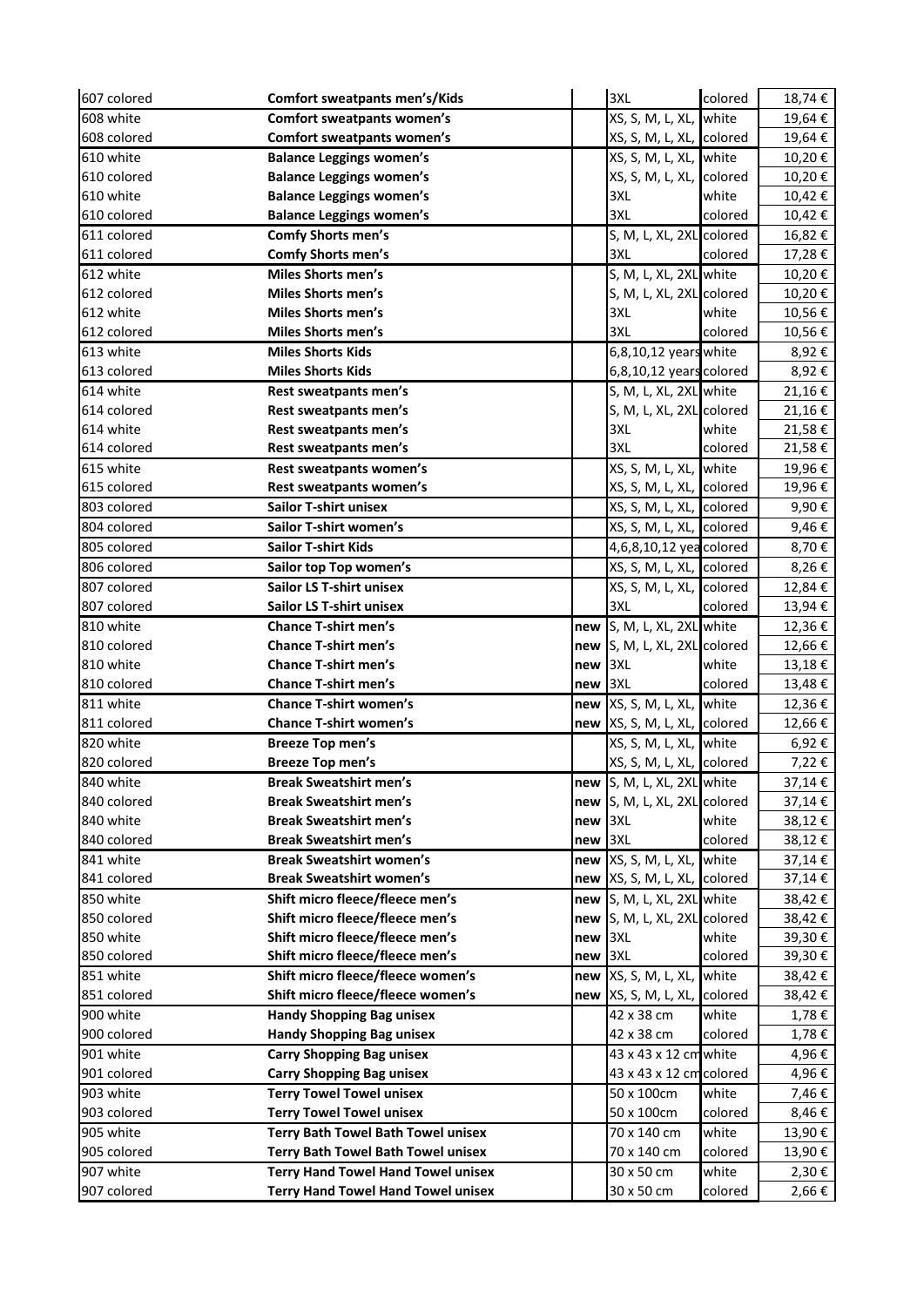| 908 white   | <b>Terry Towel Towel unisex</b>            | 50 x 100 cm                | white   | 5,84€      |
|-------------|--------------------------------------------|----------------------------|---------|------------|
| 908 colored | <b>Terry Towel Towel unisex</b>            | 50 x 100 cm                | colored | $6,08 \in$ |
| 909 white   | <b>Terry Bath Towel Bath Towel unisex</b>  | 70 x 140 cm                | white   | 11,04€     |
| 909 colored | <b>Terry Bath Towel Bath Towel unisex</b>  | 70 x 140 cm                | colored | 11,04€     |
| 911 white   | <b>Smart Shopping Bag unisex</b>           | 40 x 40 cm                 | white   | 2,14€      |
| 911 colored | <b>Smart Shopping Bag unisex</b>           | 40 x 40 cm                 | colored | 2,14€      |
| 912 white   | <b>Energy Gymsack Unisex/Kids</b>          | 45 x 34 cm                 | white   | 2,28€      |
| 912 colored | <b>Energy Gymsack Unisex/Kids</b>          | 45 x 34 cm                 | colored | 2,28€      |
| 916 white   | <b>Organic Hand Towel unisex</b>           | 30 x 50 cm                 | white   | 3,10€      |
| 916 colored | <b>Organic Hand Towel unisex</b>           | 30 x 50 cm                 | colored | 3,10€      |
| 917 white   | <b>Organic Towel unisex</b>                | 50 x 100 cm                | white   | 8,36€      |
| 917 colored | <b>Organic Towel unisex</b>                | 50 x 100 cm                | colored | 8,36€      |
| 918 white   | <b>Organic Bath Towel unisex</b>           | 70 x 140 cm                | white   | 15,96€     |
| 918 colored | <b>Organic Bath Towel unisex</b>           | 70 x 140 cm                | colored | 15,96€     |
| 921 white   | <b>Shopper Shopping Bag unisex</b>         | 45 x 40 cm                 | white   | 3,30€      |
| 921 colored | <b>Shopper Shopping Bag unisex</b>         | 45 x 40 cm                 | colored | 3,30€      |
| 922 white   | Easygo Gymsack unisex                      | 47 x 37 cm                 | white   | 3,92€      |
| 922 colored | Easygo Gymsack unisex                      | 47 x 37 cm                 | colored | 3,92€      |
| 951 white   | <b>Bamboo Towel Towel unisex</b>           | 50 x 100 cm                | white   | 9,40€      |
| 951 colored | <b>Bamboo Towel Towel unisex</b>           | 50 x 100 cm                | colored | 9,40€      |
|             |                                            |                            |         |            |
| 952 white   | <b>Bamboo Bath Towel Bath Towel unisex</b> | 70 x 140 cm<br>70 x 140 cm | white   | 17,30€     |
| 952 colored | <b>Bamboo Bath Towel Bath Towel unisex</b> |                            | colored | 17,30€     |
| 9V2 colored | <b>HV Energy Gymsack unisex</b>            | 45 x 34 cm                 | colored | 3,46€      |
| 9V3 colored | <b>HV Bright Safety Vest unisex</b>        | <b>M, 2XL</b>              | colored | 6,22€      |
| 9V4 colored | <b>HV Bright Safety Vest Kids</b>          | 4-6 years, 6-8 ycolored    |         | 5,80€      |
| P21 white   | Joy Polo Shirt men's                       | S, M, L, XL, 2XL white     |         | 7,90€      |
| P21 colored | Joy Polo Shirt men's                       | S, M, L, XL, 2XL colored   |         | 8,22€      |
| P21 white   | Joy Polo Shirt men's                       | 3XL                        | white   | 8,74€      |
|             | Joy Polo Shirt men's                       | 3XL                        | colored |            |
| P21 colored |                                            |                            |         | 9,40€      |
| P21 white   | Joy Polo Shirt men's                       | 4XL                        | white   | 9,78€      |
| P21 colored | Joy Polo Shirt men's                       | 4XL                        | colored | 10,20€     |
| P22 white   | Joy Polo Shirt women's                     | S, M, L, XL, 2XL white     |         | 9,06€      |
| P22 colored | Joy Polo Shirt women's                     | S, M, L, XL, 2XL colored   |         | 9,50€      |
| P22 white   | Joy Polo Shirt women's                     | 3XL                        | white   | 10,10€     |
| P22 colored | Joy Polo Shirt women's                     | 3XL                        | colored | 10,54€     |
| P31 white   | <b>Sunshine Cap unisex</b>                 | uni                        | white   | 2,12€      |
| P31 colored | <b>Sunshine Cap unisex</b>                 | uni                        | colored | 2,12€      |
| P41 white   | Zero Sweatshirt unisex                     | XS, S, M, L, XL, white     |         | 14,70€     |
| P41 colored | Zero Sweatshirt unisex                     | XS, S, M, L, XL, colored   |         | 14,70€     |
| P41 white   | Zero Sweatshirt unisex                     | 3XL                        | white   | 15,48€     |
| P41 colored | Zero Sweatshirt unisex                     | 3XL                        | colored | 15,48€     |
| P71 white   | <b>Parade T-shirt unisex</b>               | XS, S, M, L, XL, white     |         | 3,28€      |
| P71 colored | <b>Parade T-shirt unisex</b>               | XS, S, M, L, XL, colored   |         | 3,96€      |
| P71 white   | <b>Parade T-shirt unisex</b>               | 3XL                        | white   | 4,20€      |
| P71 colored | <b>Parade T-shirt unisex</b>               | 3XL                        | colored | 4,86€      |
| P71 white   | <b>Parade T-shirt unisex</b>               | 4XL                        | white   | 4,82€      |
| P71 colored | <b>Parade T-shirt unisex</b>               | 4XL                        | colored | 5,20€      |
| P72 white   | <b>Pelican T-shirt Kids</b>                | 4,6,8,10,12 yea white      |         | 2,44€      |
| P72 colored | <b>Pelican T-shirt Kids</b>                | 4,6,8,10,12 yea colored    |         | 2,64€      |
| P73 white   | <b>Paint T-shirt unisex</b>                | XS, S, M, L, XL, white     |         | 3,86€      |
| P73 colored | <b>Paint T-shirt unisex</b>                | XS, S, M, L, XL, colored   |         | 4,48€      |
| P73 white   | <b>Paint T-shirt unisex</b>                | 3XL                        | white   | 5,00€      |
| P73 colored | <b>Paint T-shirt unisex</b>                | 3XL                        | colored | 5,50€      |
| P73 white   | <b>Paint T-shirt unisex</b>                | 4XL                        | white   | 5,12€      |
| P73 colored | <b>Paint T-shirt unisex</b>                | 4XL                        | colored | 5,96€      |
| P74 white   | <b>Peak T-shirt unisex</b>                 | XS, S, M, L, XL, white     |         | 4,20€      |
| P74 colored | <b>Peak T-shirt unisex</b>                 | XS, S, M, L, XL, colored   |         | 4,72 €     |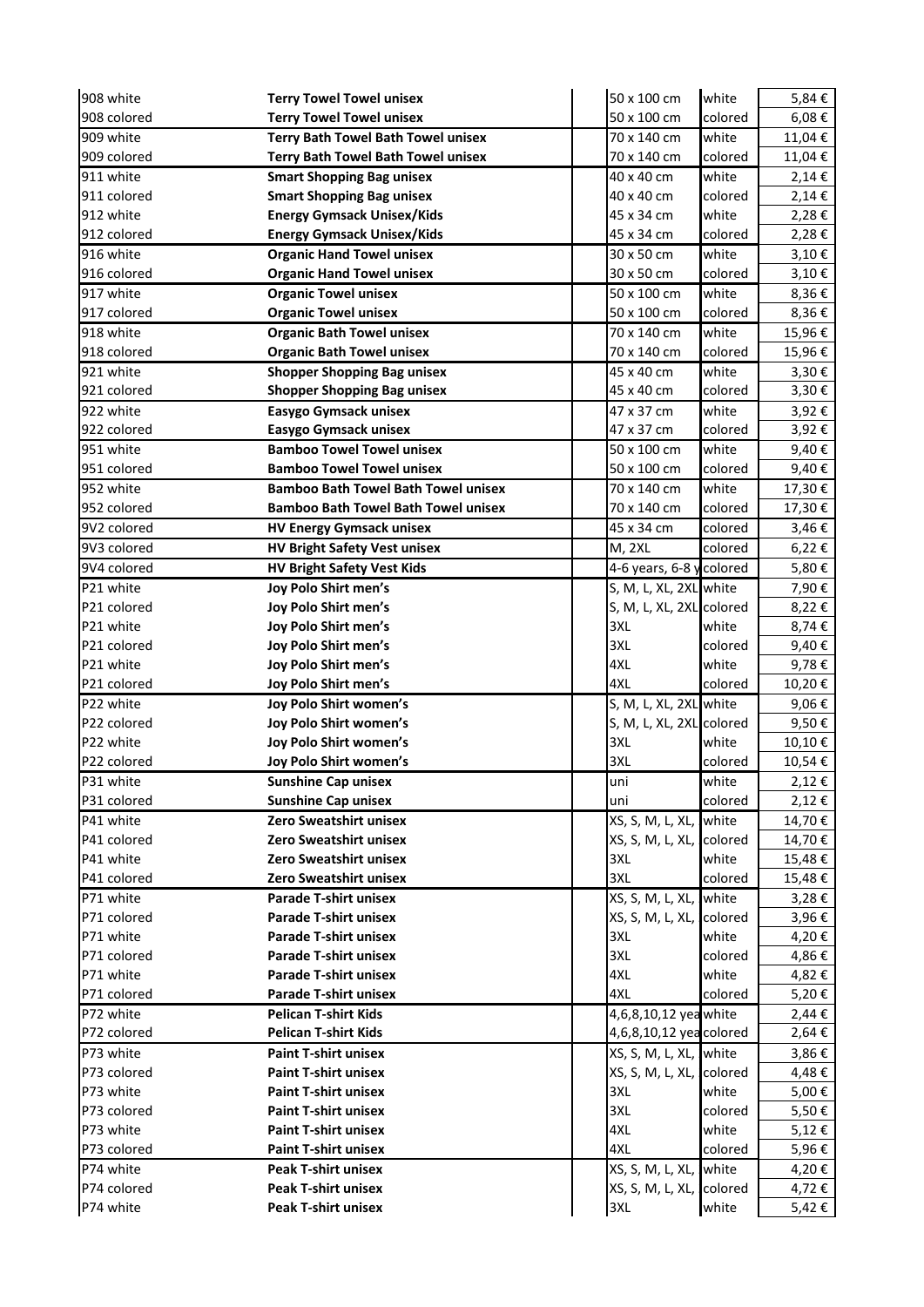| P74 colored | <b>Peak T-shirt unisex</b>          | 3XL                       | colored | 6,04€           |
|-------------|-------------------------------------|---------------------------|---------|-----------------|
| P74 white   | <b>Peak T-shirt unisex</b>          | 4XL                       | white   | 6,46€           |
| P74 colored | <b>Peak T-shirt unisex</b>          | 4XL                       | colored | 7,20€           |
| P75 white   | <b>Progress LS T-shirt unisex</b>   | XS, S, M, L, XL, Iwhite   |         | $6,24 \in$      |
| P75 colored | <b>Progress LS T-shirt unisex</b>   | XS, S, M, L, XL, Icolored |         | 6,70€           |
| P75 white   | <b>Progress LS T-shirt unisex</b>   | 3XL                       | white   | 7,38€           |
| P75 colored | <b>Progress LS T-shirt unisex</b>   | 3XL                       | colored | 8,92€           |
| P81 white   | <b>Pixel T-shirt unisex</b>         | XS, S, M, L, XL, Iwhite   |         | 4,40€           |
| P81 colored | <b>Pixel T-shirt unisex</b>         | XS, S, M, L, XL, colored  |         | 4,98€           |
| P81 white   | <b>Pixel T-shirt unisex</b>         | 3XL                       | white   | 5,16€           |
| P81 colored | <b>Pixel T-shirt unisex</b>         | 3XL                       | colored | 5,42€           |
| P81 white   | <b>Pixel T-shirt unisex</b>         | 4XL                       | white   | 5,64€           |
| P91 white   | <b>Bloom Shopping Bag unisex</b>    | 45 x 40 cm                | white   | 1,40€           |
| P91 colored | <b>Bloom Shopping Bag unisex</b>    | 45 x 40 cm                | colored | 1,40€           |
| P92 white   | <b>Beetle Gymsack unisex</b>        | 36 x 47 cm                | white   | 1,84 €          |
| P92 colored | <b>Beetle Gymsack unisex</b>        | 36 x 47 cm                | colored | 1,84€           |
| P93 white   | <b>Bubble Shopping Bag unisex</b>   | 37 x 28 cm                | white   | 0,90€           |
| P93 colored | <b>Bubble Shopping Bag unisex</b>   | 37 x 28 cm                | colored | 0,90€           |
| P94 colored | <b>Blanky fleece blanket unisex</b> | 150 x 120 cm              | colored | 9,58€           |
| R01 white   | <b>Resist T-shirt men's</b>         | S, M, L, XL, 2XL white    |         | 8,18€           |
| R01 colored | <b>Resist T-shirt men's</b>         | S, M, L, XL, 2XL colored  |         | 9,06€           |
| R01 white   | <b>Resist T-shirt men's</b>         | 3XL                       | white   | 8,80€           |
| R01 colored | <b>Resist T-shirt men's</b>         | 3XL                       | colored | 9,68€           |
| R01 white   | <b>Resist T-shirt men's</b>         | 4XL                       | white   | 9,06 $\epsilon$ |
| R01 colored | <b>Resist T-shirt men's</b>         | 4XL                       | colored | 9,92€           |
| R02 white   | <b>Resist T-shirt women's</b>       | S, M, L, XL, 2XL white    |         | 8,18€           |
| R02 colored | <b>Resist T-shirt women's</b>       | S, M, L, XL, 2XL colored  |         | 9,06 $\epsilon$ |
| R02 white   | <b>Resist T-shirt women's</b>       | 3XL                       | white   | 8,80€           |
| R02 colored | <b>Resist T-shirt women's</b>       | 3XL                       | colored | 9,68€           |
| R03 white   | Resist heavy T-shirt men's          | S, M, L, XL, 2XL white    |         | 9,68€           |
| R03 colored | Resist heavy T-shirt men's          | S, M, L, XL, 2XL colored  |         | 9,92€           |
| R03 white   | Resist heavy T-shirt men's          | 3XL                       | white   | 9,68€           |
| R03 colored | <b>Resist heavy T-shirt men's</b>   | 3XL                       | colored | 10,34€          |
| R03 white   | Resist heavy T-shirt men's          | 4XL                       | white   | 9,92€           |
| R03 colored | Resist heavy T-shirt men's          | 4XL                       | colored | 10,78€          |
| R04 white   | Resist heavy T-shirt women's        | S, M, L, XL, 2XL white    |         | 9,68€           |
| R04 colored | <b>Resist heavy T-shirt women's</b> | S, M, L, XL, 2XL colored  |         | 9,92€           |
| R04 white   | Resist heavy T-shirt women's        | 3XL                       | white   | 9,68€           |
| R04 colored | Resist heavy T-shirt women's        | 3XL                       | colored | 10,34€          |
| R05 white   | <b>Resist LS T-shirt unisex</b>     | S, M, L, XL, 2XL white    |         | 10,72€          |
| R05 colored | <b>Resist LS T-shirt unisex</b>     | S, M, L, XL, 2XL colored  |         | 11,26€          |
| R05 white   | <b>Resist LS T-shirt unisex</b>     | 3XL                       | white   | 11,20€          |
| R05 colored | <b>Resist LS T-shirt unisex</b>     | 3XL                       | colored | 12,06€          |
| R06 white   | <b>Base T-shirt unisex</b>          | S, M, L, XL, 2XL white    |         | 3,84€           |
| R06 colored | <b>Base T-shirt unisex</b>          | S, M, L, XL, 2XL colored  |         | 4,54€           |
| R06 white   | <b>Base T-shirt unisex</b>          | 3XL                       | white   | 4,72€           |
| R06 colored | <b>Base T-shirt unisex</b>          | 3XL                       | colored | 5,52€           |
| R07 white   | <b>Recall T-shirt unisex</b>        | S, M, L, XL, 2XL white    |         | 5,50€           |
| R07 colored | <b>Recall T-shirt unisex</b>        | S, M, L, XL, 2XL colored  |         | $6,14 \in$      |
| R07 white   | <b>Recall T-shirt unisex</b>        | 3XL                       | white   | 7,14 €          |
| R07 colored | <b>Recall T-shirt unisex</b>        | 3XL                       | colored | 7,68€           |
| R22 white   | Reserve Polo Shirt men's            | S, M, L, XL, 2XL white    |         | 8,86€           |
| R22 colored | <b>Reserve Polo Shirt men's</b>     | S, M, L, XL, 2XL colored  |         | 9,60€           |
| R22 white   | Reserve Polo Shirt men's            | 3XL                       | white   | 10,68€          |
| R22 colored | <b>Reserve Polo Shirt men's</b>     | 3XL                       | colored | 11,06€          |
| R23 white   | <b>Reserve Polo Shirt men's</b>     | XS, S, M, L, XL, white    |         | 8,86€           |
| R23 colored | Reserve Polo Shirt men's            | XS, S, M, L, XL, colored  |         | 9,60€           |
| W01 colored | <b>Woody Work Trousers men's</b>    | 44/46, 48/50, 5 colored   |         | 32,38€          |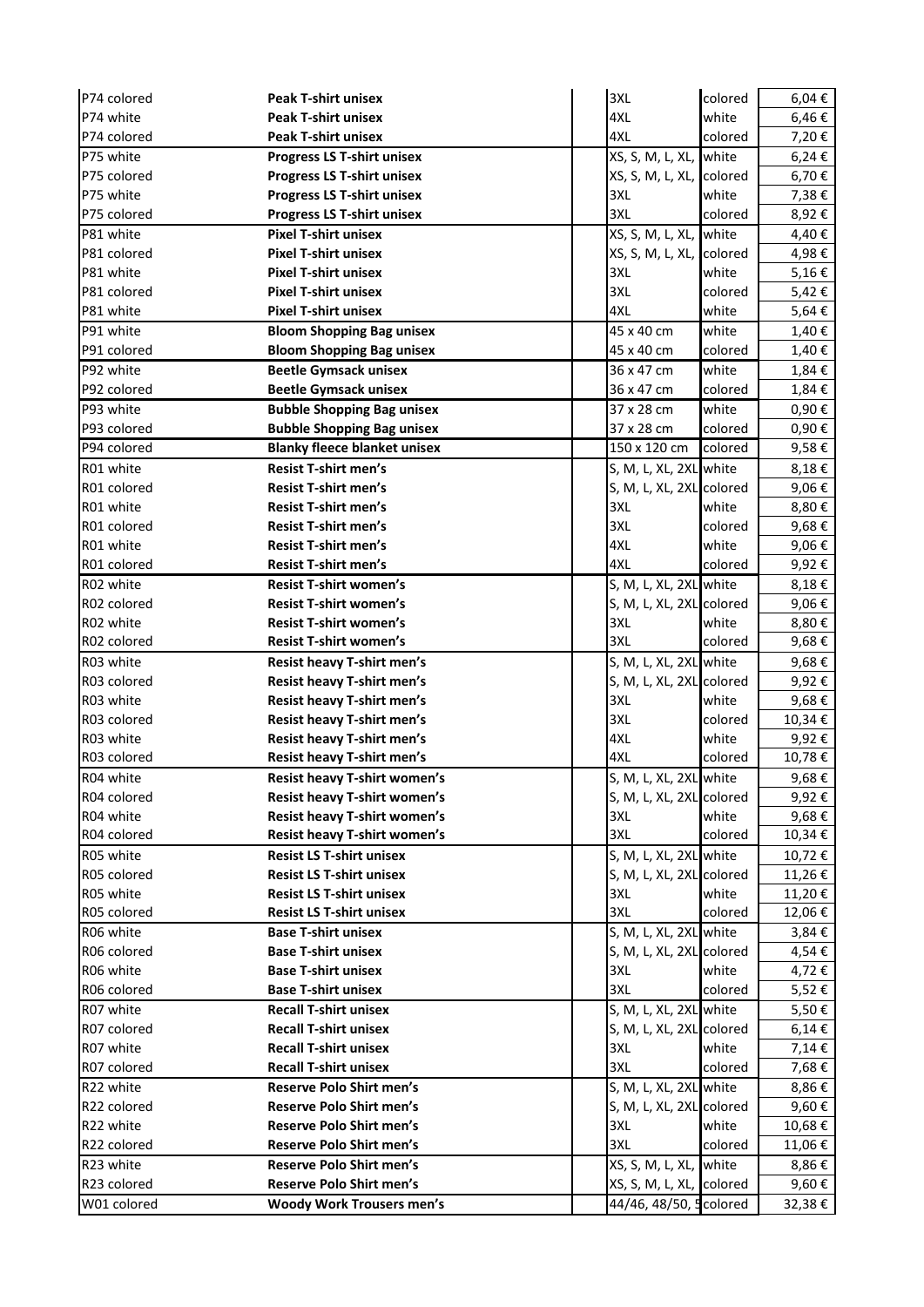| W02 colored | Woody Work Bib Trousers men's                                                |         | 44/46, 48/50, 5 colored      |                  | 38,18€  |
|-------------|------------------------------------------------------------------------------|---------|------------------------------|------------------|---------|
| W03 colored | <b>Ranger Work Trousers men's</b>                                            |         | 44/46, 48/50,                | <b>5</b> colored | 45,66€  |
| W04 colored | Ranger Work Bib Trousers men's                                               |         | 44/46, 48/50, 5 colored      |                  | 53,96€  |
| W05 colored | <b>Woody Shorts men's</b>                                                    |         | 44/46, 48/50, 5colored       |                  | 28,64€  |
| W06 colored | <b>Ranger Shorts men's</b>                                                   |         | 44/46, 48/50, 5 colored      |                  | 41,50€  |
| W51 colored | Woody Work Jacket men's                                                      |         | 44/46, 48/50, 5colored       |                  | 41,08€  |
| W52 colored | Woody Work Vest men's                                                        |         | 44/46, 48/50, 5 colored      |                  | 33,50€  |
| W53 colored | Ranger Work Jacket men's                                                     |         | 44/46, 48/50, 5 colored      |                  | 51,06€  |
| W54 colored | Ranger Work Vest men's                                                       |         | 44/46, 48/50, 5 colored      |                  | 41,50€  |
| T01 colored | T-Shirt High Vis Bicolor T-shirt unisex                                      |         | S, M, L, XL, 2XL colored     |                  | 45,78€  |
| T01 colored | T-Shirt High Vis Bicolor T-shirt unisex                                      |         | 3XL                          | colored          | 45,78€  |
| T02 colored | <b>Thermal Shirt T-shirt unisex</b>                                          |         | S, M, L, XL, 2XL colored     |                  | 42,36€  |
| T21 colored | <b>Fitted Shirt Shirt men's</b>                                              |         | new 37,38,39,40,41 colored   |                  | 56,96€  |
| T22 colored | <b>Fitted Blouse Shirt women's</b>                                           |         | new 34,36,38,40,42 colored   |                  | 56,96€  |
| T23 colored | <b>Fitted Stretch Shirt Shirt men's</b>                                      | new     | 37,38,39,40,41 colored       |                  | 64,66€  |
| T24 colored | <b>Fitted Stretch Blouse Shirt women's</b>                                   | new     | 34,36,38,40,42 colored       |                  | 64,66€  |
| T41 colored | <b>Premium Sweater Sweatshirt men's</b>                                      |         | new S, M, L, XL, 2XL colored |                  | 53,88€  |
| T41 colored | <b>Premium Sweater Sweatshirt men's</b>                                      | new 3XL |                              | colored          | 53,88€  |
| T41 colored | <b>Premium Sweater Sweatshirt men's</b>                                      | new 4XL |                              | colored          | 53,88€  |
| T41 colored | <b>Premium Sweater Sweatshirt men's</b>                                      | new 5XL |                              | colored          | 53,88€  |
| T42 colored | Premium Hooded Sweater Hoodie men's                                          |         | new S, M, L, XL, 2XL colored |                  | 69,28€  |
| T42 colored | Premium Hooded Sweater Hoodie men's                                          | new 3XL |                              | colored          | 69,28€  |
| T42 colored | Premium Hooded Sweater Hoodie men's                                          | new 4XL |                              | colored          | 69,28€  |
| T42 colored | Premium Hooded Sweater Hoodie men's                                          | new 5XL |                              | colored          | 69,28€  |
| T43 colored | Sweater Washable 60 °C Sweatshirt unisex                                     |         | new S, M, L, XL, 2XL colored |                  | 30,78€  |
| T43 colored | Sweater Washable 60 °C Sweatshirt unisex                                     | new 3XL |                              | colored          | 30,78€  |
| T43 colored | Sweater Washable 60 °C Sweatshirt unisex                                     | new 4XL |                              | colored          | 30,78€  |
| T43 colored | Sweater Washable 60 °C Sweatshirt unisex                                     | new 5XL |                              | colored          | 30,78€  |
| T50 colored | <b>RWS Parka Work Jacket unisex</b>                                          |         | M, L, XL, 2XL                | colored          | 159,90€ |
| T50 colored | <b>RWS Parka Work Jacket unisex</b>                                          |         | 3XL                          | colored          | 159,90€ |
| T50 colored | <b>RWS Parka Work Jacket unisex</b>                                          |         | 4XL                          | colored          | 159,90€ |
| T51 colored | Midi Parka High Vis Bicolor Work Jacket unisex                               |         | M, L, XL, 2XL                | colored          | 165,30€ |
| T51 colored | Midi Parka High Vis Bicolor Work Jacket unisex                               |         | 3XL                          | colored          | 165,30€ |
| T51 colored | Midi Parka High Vis Bicolor Work Jacket unisex                               |         | 4XL                          | colored          | 165,30€ |
| T52 colored | Bi-color EN ISO 20471 Softshell Softshell Jacket unisex                      |         | M, L, XL, 2XL                | colored          | 168,60€ |
| T52 colored | Bi-color EN ISO 20471 Softshell Softshell Jacket unisex                      |         |                              | colored          | 168,60€ |
| T52 colored | Bi-color EN ISO 20471 Softshell Softshell Jacket unisex                      |         | 4XL                          | colored          | 168,60€ |
| T53 colored | Luxury Softshell Softshell Jacket unisex                                     |         | new S, M, L, XL, 2XL colored |                  | 110,08€ |
| T53 colored | Luxury Softshell Softshell Jacket unisex                                     | new 3XL |                              | colored          | 110,08€ |
| T53 colored | Luxury Softshell Softshell Jacket unisex                                     | new 4XL |                              | colored          | 110,08€ |
| T53 colored | Luxury Softshell Softshell Jacket unisex                                     | new 5XL |                              | colored          | 110,08€ |
| T54 colored | <b>Tech Shell Jacket unisex</b>                                              |         | new S, M, L, XL, 2XL colored |                  | 135,48€ |
| T54 colored | <b>Tech Shell Jacket unisex</b>                                              | new 3XL |                              | colored          | 135,48€ |
| T54 colored | <b>Tech Shell Jacket unisex</b>                                              | new 4XL |                              | colored          | 135,48€ |
| T54 colored | <b>Tech Shell Jacket unisex</b>                                              | new 5XL |                              | colored          | 135,48€ |
| T60 colored | <b>Work Jeans Work Trousers unisex</b>                                       |         | 29/32,30/32,31 colored       |                  | 70,20€  |
| T61 colored | <b>Cordura Canvas Work Pants Work Trousers unisex</b>                        |         | 44,45,46,47,48 colored       |                  | 85,78€  |
| T62 colored | Work Pants Twill Cordura Stretch Work Trousers unisex 44,45,46,47,48 colored |         |                              |                  | 125,20€ |
|             |                                                                              |         |                              |                  |         |
| T63 colored | <b>Work Pants Twill Cordura Work Trousers unisex</b>                         |         | 44,45,46,47,48 colored       |                  | 93,90€  |
| T64 colored | <b>Work Pants Twill Work Trousers unisex</b>                                 |         | 44,45,46,47,48 colored       |                  | 62,56€  |
| T65 colored | <b>RWS Work Pants Work Trousers unisex</b>                                   |         | 44,46,48,50,52 colored       |                  | 89,00€  |
| T66 colored | <b>Dungaree Overall Industrial Work Bib Trousers unisex</b>                  |         | S, M, L, XL, 2XL colored     |                  | 58,06€  |
| T67 colored | Bib & Brace Twill Cordura Work Bib Trousers unisex                           |         | 44,46,48,50,52 colored       |                  | 106,90€ |
| T70 colored | Work Pants Twill Women Work Trousers women's                                 |         | 34,36,38,40,42 colored       |                  | 59,46€  |
| T75 colored | Thermal Underwear underwear unisex                                           |         | S, M, L, XL, 2XL colored     |                  | 41,58€  |
| T90 colored | <b>Kneepads</b>                                                              |         | uni                          | colored          | 11,38€  |
| T91 colored | <b>CORDURA Swing Pockets</b>                                                 |         | uni                          | colored          | 27,40€  |
|             |                                                                              |         |                              |                  |         |